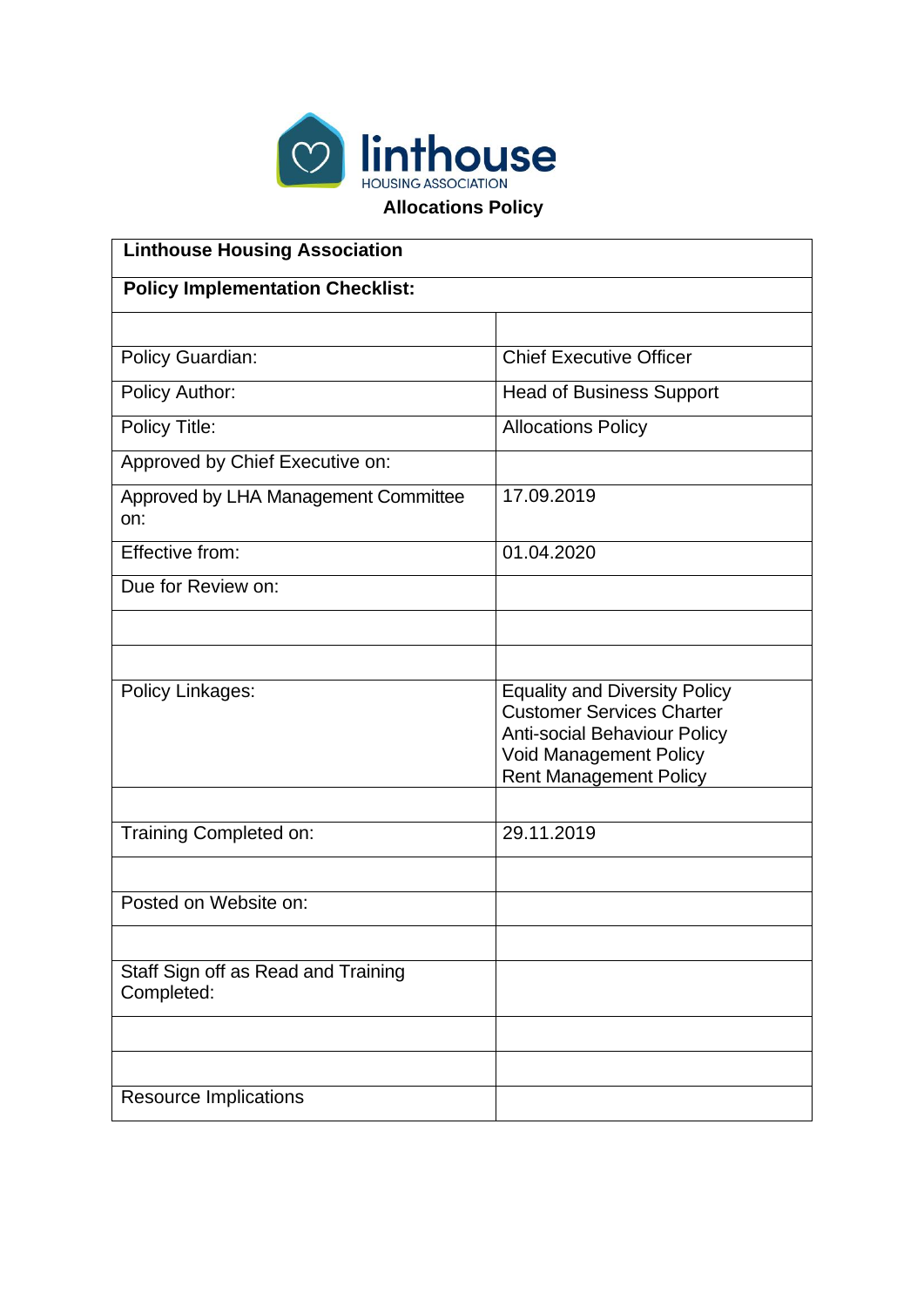# **Table of Contents**

| 1.1   |                                                                                            |  |
|-------|--------------------------------------------------------------------------------------------|--|
| 1.2   |                                                                                            |  |
| 1.3   |                                                                                            |  |
| 1.4   |                                                                                            |  |
| 1.5   | Our Organisational Culture and Customer Service Standards 5                                |  |
| 1.6   |                                                                                            |  |
| 1.6.1 |                                                                                            |  |
|       |                                                                                            |  |
| 1.6.3 |                                                                                            |  |
|       |                                                                                            |  |
| 2.1   |                                                                                            |  |
| 2.2   |                                                                                            |  |
| 2.3   |                                                                                            |  |
|       |                                                                                            |  |
| 3.1   |                                                                                            |  |
| 3.2   |                                                                                            |  |
|       |                                                                                            |  |
| 3.4   |                                                                                            |  |
| 3.5   |                                                                                            |  |
| 3.6   |                                                                                            |  |
|       | Table 1: Summary of the Factors We Do and Do Not Consider When Assessing an Application 11 |  |
| 3.7   |                                                                                            |  |
| 3.8   |                                                                                            |  |
| 3.9   |                                                                                            |  |
|       |                                                                                            |  |
| 3.10  |                                                                                            |  |
|       | Section 4: Assessing Housing Need and Prioritising Lets  15                                |  |
| 4.1   |                                                                                            |  |
|       |                                                                                            |  |
| 4.3   |                                                                                            |  |
| 4.4   |                                                                                            |  |
| 4.5   |                                                                                            |  |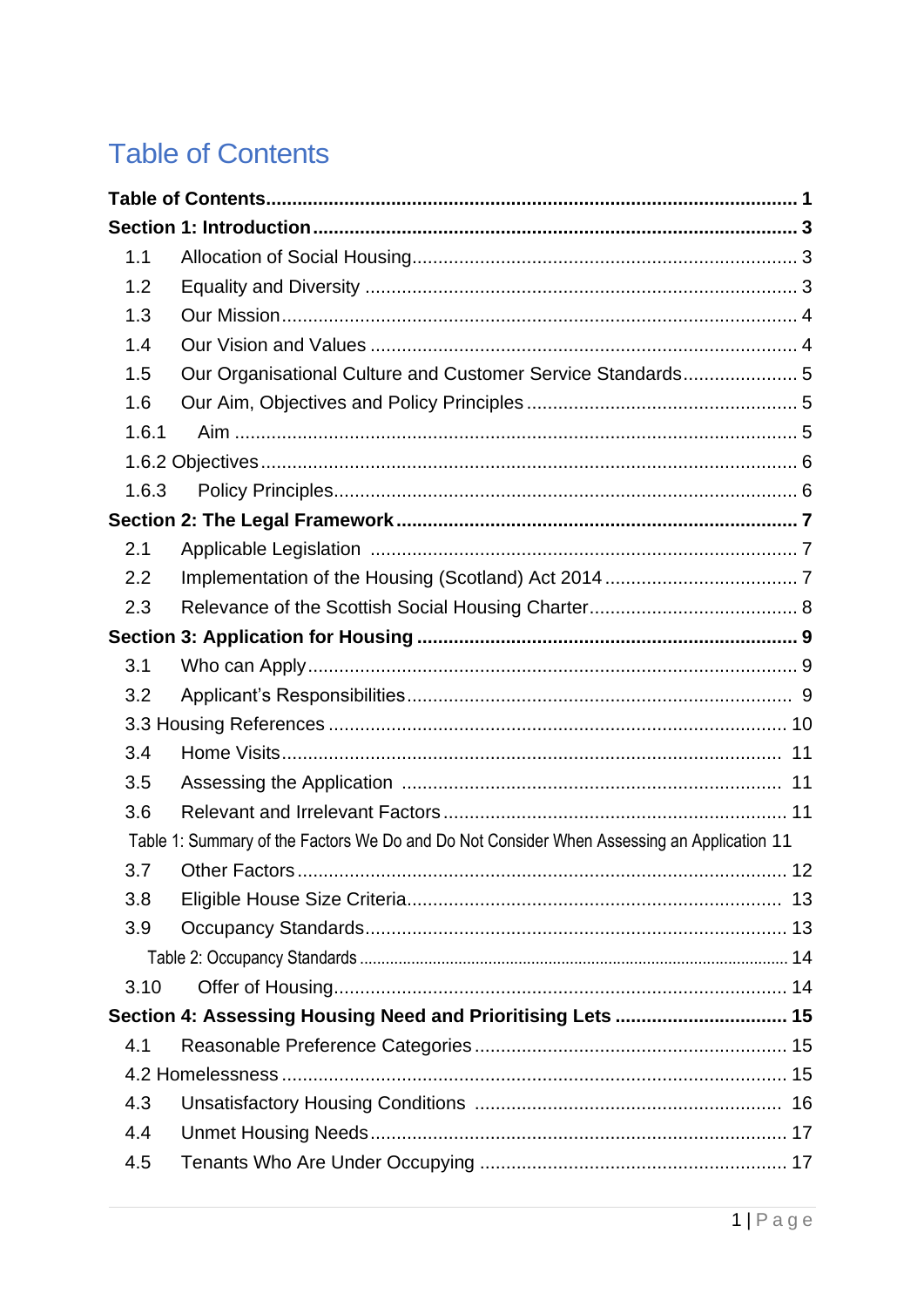| 4.6 |      |                                                                    |  |
|-----|------|--------------------------------------------------------------------|--|
|     |      |                                                                    |  |
| 4.7 |      |                                                                    |  |
|     |      |                                                                    |  |
|     |      |                                                                    |  |
|     | 4.10 | The Annual Lettings Plan and Priority to Reasonable Categories  21 |  |
|     | 4.11 |                                                                    |  |
|     |      |                                                                    |  |
|     |      |                                                                    |  |
|     |      |                                                                    |  |
|     |      |                                                                    |  |
|     |      |                                                                    |  |
| 5.4 |      |                                                                    |  |
| 5.5 |      |                                                                    |  |
|     |      |                                                                    |  |
|     |      |                                                                    |  |
|     |      |                                                                    |  |
|     |      |                                                                    |  |
| 6.4 |      |                                                                    |  |
|     |      |                                                                    |  |
| 6.6 |      |                                                                    |  |
|     |      |                                                                    |  |
|     |      |                                                                    |  |
|     |      |                                                                    |  |
| 7.3 |      |                                                                    |  |
|     |      |                                                                    |  |
| 8.1 |      |                                                                    |  |
| 8.2 |      |                                                                    |  |
| 8.3 |      |                                                                    |  |
|     |      |                                                                    |  |
|     |      |                                                                    |  |
|     |      |                                                                    |  |
|     |      |                                                                    |  |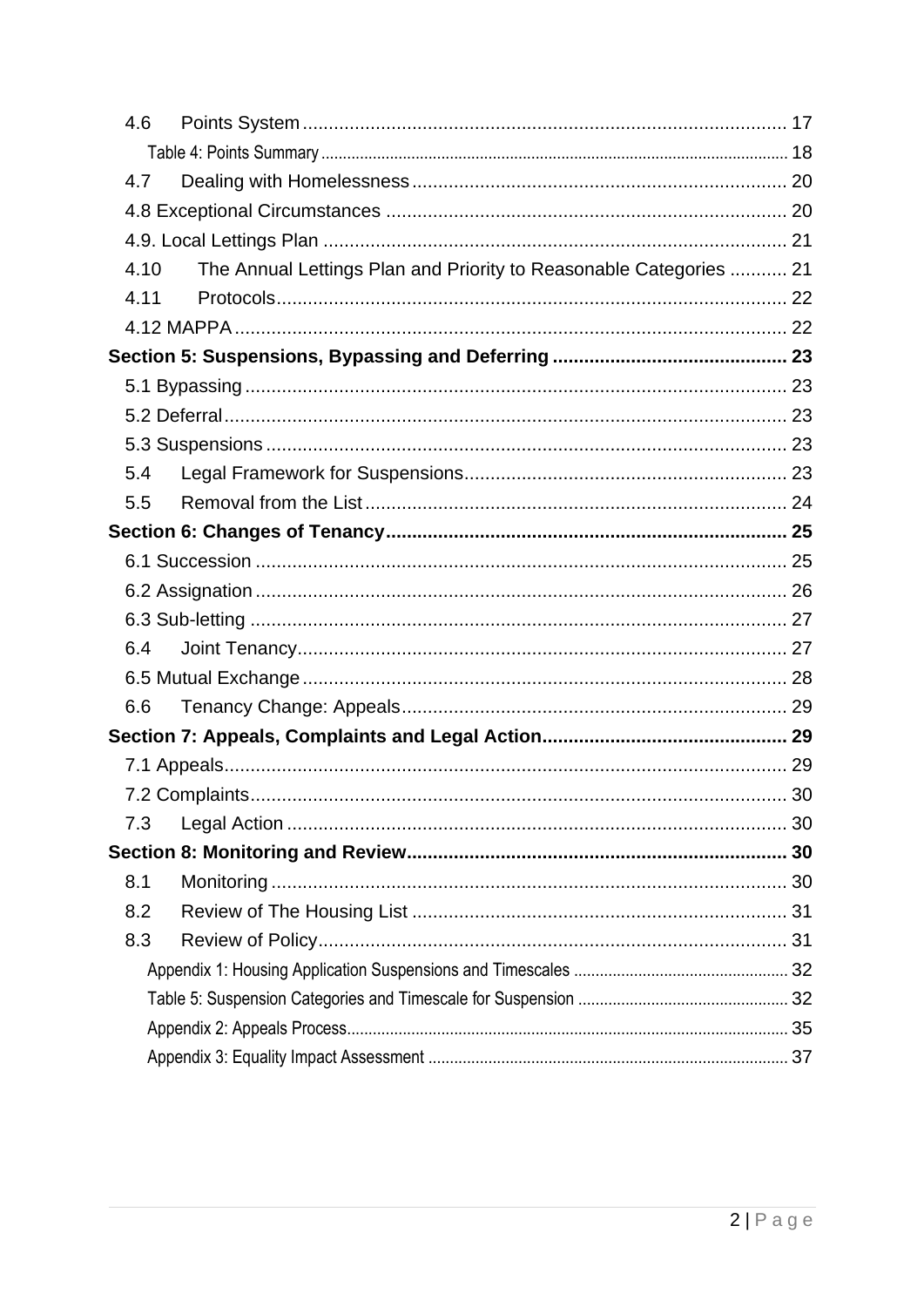# Section 1: Introduction

#### 1.1 Allocation of Social Housing

- 1.1.1 Linthouse Housing Association is committed to the allocation of the properties we have for rent in a way that is fair, consistent and transparent. This is vital to supporting our mission to deliver high quality and cost-effective housing services designed to meet the needs of existing and future customers.
- 1.1.2 The aim of our Allocation Policy is to ensure that we allocate properties in a manner that complies with the law and our regulatory requirements.
- 1.1.3 The method we use for achieving this aim is by allocating properties based on housing need. We will ensure that the system we use supports our statutory obligations by giving reasonable preference to certain applicants as outlined in Section 5.
- 1.1.4 The Allocation Policy outlines our aim, objectives and policy principals; the legal framework we use; the application process and how we prioritise lets; in what instances applications may be subject to deferral, suspension and removal from the list; tenancy changes; and the appeals and complaints process.

Note: In this document the Allocation Policy is referred to as 'the Policy' and Linthouse Housing Association as 'we', 'our' or 'us'.

## 1.2 Equality and Diversity

- 1.2.1 Equality and diversity reflect the core values of Linthouse Housing Association. We strive to ensure these values are embedded throughout all of the services we provide in addition to our policies, procedures and decision-making. We are committed to promoting an inclusive and diverse culture that treats every individual with dignity, respect and fairness. We will actively challenge discrimination and empower people to succeed.
- 1.2.2 In order to ensure there are no barriers to making an application with Linthouse Housing Association, we will ensure that we allocate houses in a manner that is consistent with our Equality and Diversity Policy. We will not discriminate against anyone because of their age, sex, marital status, sexuality, disability,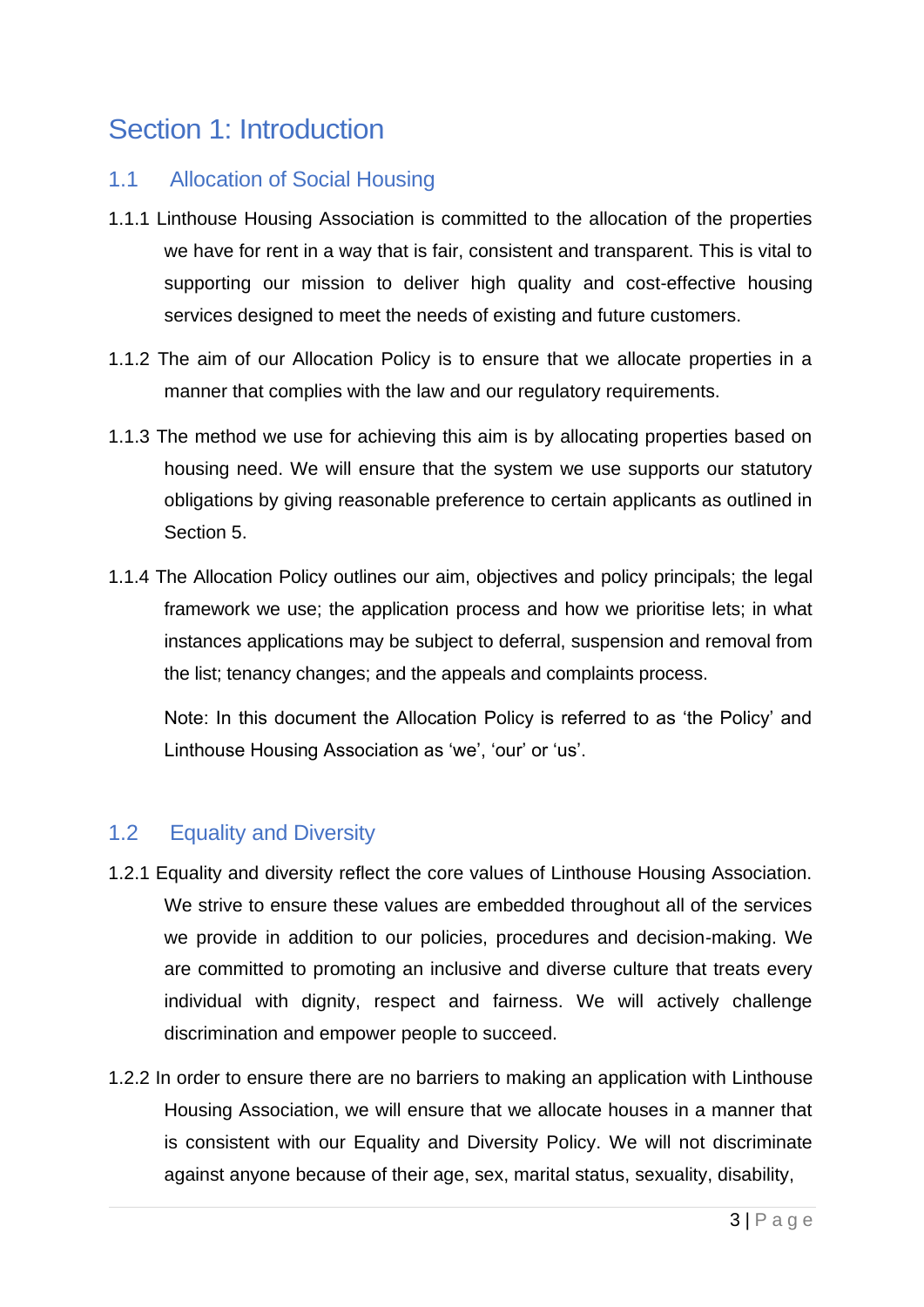race, nationality, language or social origin, or other personal features including beliefs or opinions such as religious beliefs or political opinions.

- 1.2.3 All reasonable steps will be taken to ensure that help and support is provided to make an application for housing and that we discuss the housing options available that best match individual needs.
- 1.2.4 Applications for housing will usually be made by appointment in the office with a Customer Service Team member. If an applicant is unable to visit the office, a form can be sent electronically or by post. For housebound and vulnerable applicants, a home visit can be arranged if the visit is within a reasonable distance to the office.
- 1.2.5 If requested, the housing application and information pack can be made available in different formats and languages on request and we will arrange an interpreter if this is required.

Refer to our Equality and Diversity Policy for further details.

# 1.3 Our Mission

1.3.1 The Allocations Policy forms part of our mission to:

"deliver high quality and cost-effective housing services designed to meet the needs of existing and future customers. To work in partnership with others to create thriving communities that people want to live and work in".

## 1.4 Our Vision and Values

- 1.4.1 Our vision is the creation and sustainment of lasting, unique, vibrant homes in stable, popular and ambitious urban communities. Our vision is underpinned by four core values which we apply to all areas of our business. These are to be:
	- i. Customer Driven
	- ii. Honest
	- iii. Accountable
	- iv. Transparent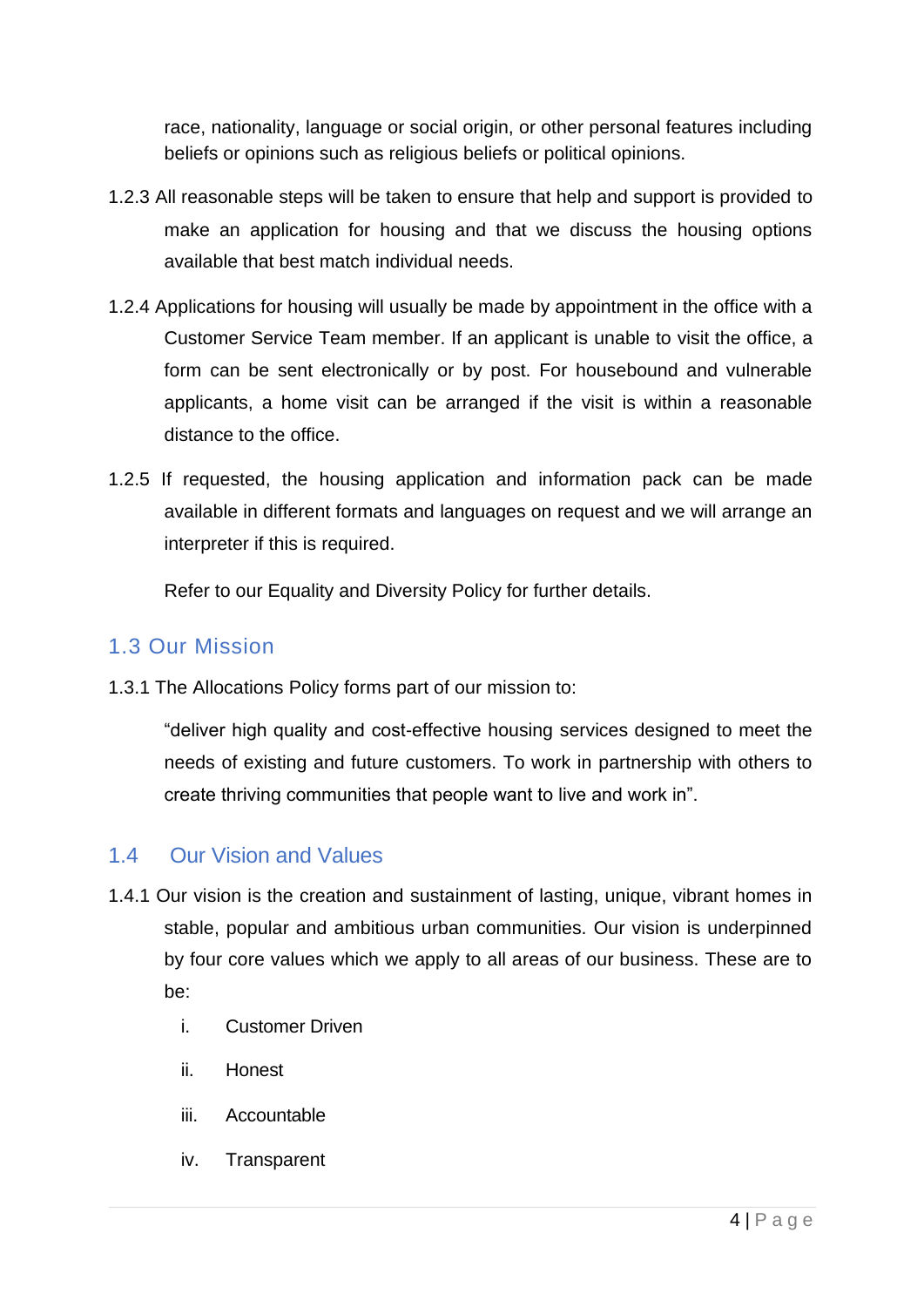## 1.5 Our Organisational Culture and Customer Service Standards

- 1.5.1 Our **C.H.A.T** values as outlined form the foundation of our **L**isten, **H**ear, **A**ct **(L.H.A)** customer excellence and organisational culture programme. All staff receive training at induction on customer service standards and the organisational culture we promote. This includes reference to our Equality and Diversity Policy and a requirement to treat all of our customers, including people applying for a home, with dignity and respect.
- 1.5.2 The organisational culture we promote is based on finding solutions to suit customer needs regardless of individual differences. In order to do this we will:
	- **1. Listen**  We are committed to listening to those we do business with, be that our customers, staff, stakeholders, regulators or funders, to ensure that our responses are reflective of what people are saying to us.
	- **2. Hear -** Once we listen and understand the need/demand/offer that is presented, we will ensure that we fully understand what is being said.
	- **3. Act -** Whilst we will think about what we do, we want to be known for acting swiftly to deliver solutions and for always keeping our promises.
- 1.5.3 Our Customer Service Standards aim is to ensure all of our service users receive an excellent standard of service. The Standards help define what our customers can expect when contacting or engaging with the staff in our office. It is available on our website, direct from the office, or in other formats as required.

The next section of the Policy outlines the aim, objectives and principals used in applying the policy.

## 1.6 Our Aim, Objectives and Policy Principles

#### 1.6.1 Aim

In addition to meeting our legal and regulatory requirements, the principal aim of Linthouse Housing Association Allocation Policy is to allocate properties for rent in a manner that is fair, consistent and transparent.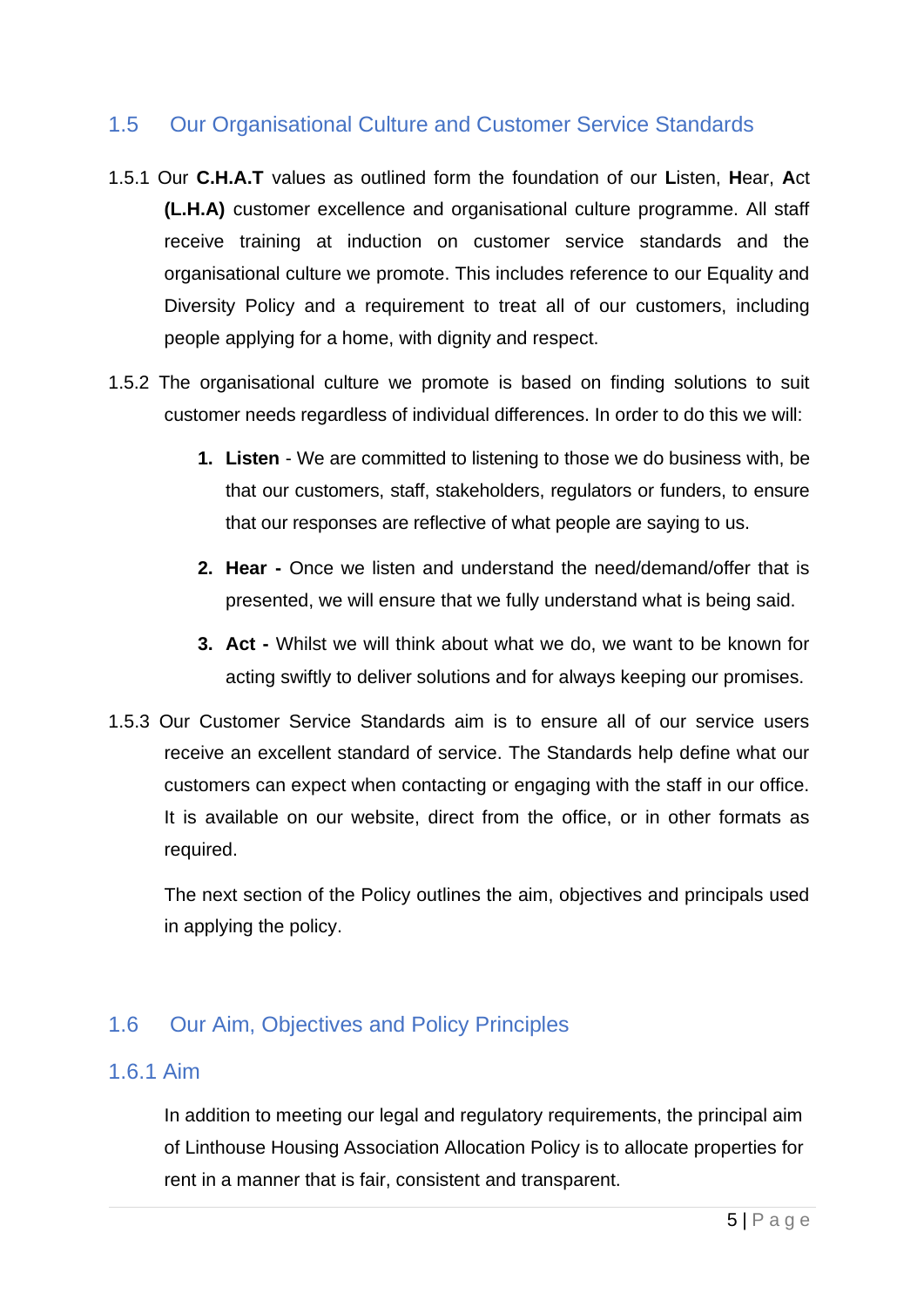#### 1.6.2 Objectives

In order to meet our aim we will:

- Prioritise those in the greatest need of housing;
- Provide appropriate advice and assistance, or offer of suitable housing within a reasonable timescale, to people who are homeless or threatened with homelessness
- Offer people accommodation to people that best meets their housing needs
- Support applicants to make a well-informed decision with regards to their housing options;
- Make the best use of the properties we have available for let
- Give people as much choice as possible
- Provide tenancy sustainment help and support to applicants, including help to access available support agencies
- Re-let properties as quickly as possible to minimise rent

#### loss 1.6.3 Policy Principles

Our policy is based on six key principles which are:

- to implement our Policy in a fair and consistent manner to ensure equal opportunities;
- to apply our Customer Service Standards of excellence to all of our applicants and service users as outlined in Section 1.5.
- to comply with the relevant statutory provisions and accompanying regulations;
- to allocate housing on the basis of addressing unmet housing needs;
- to assess those applicants considered high priority accordingly; and
- to hold data securely, in line with the Data Protection Act 2018.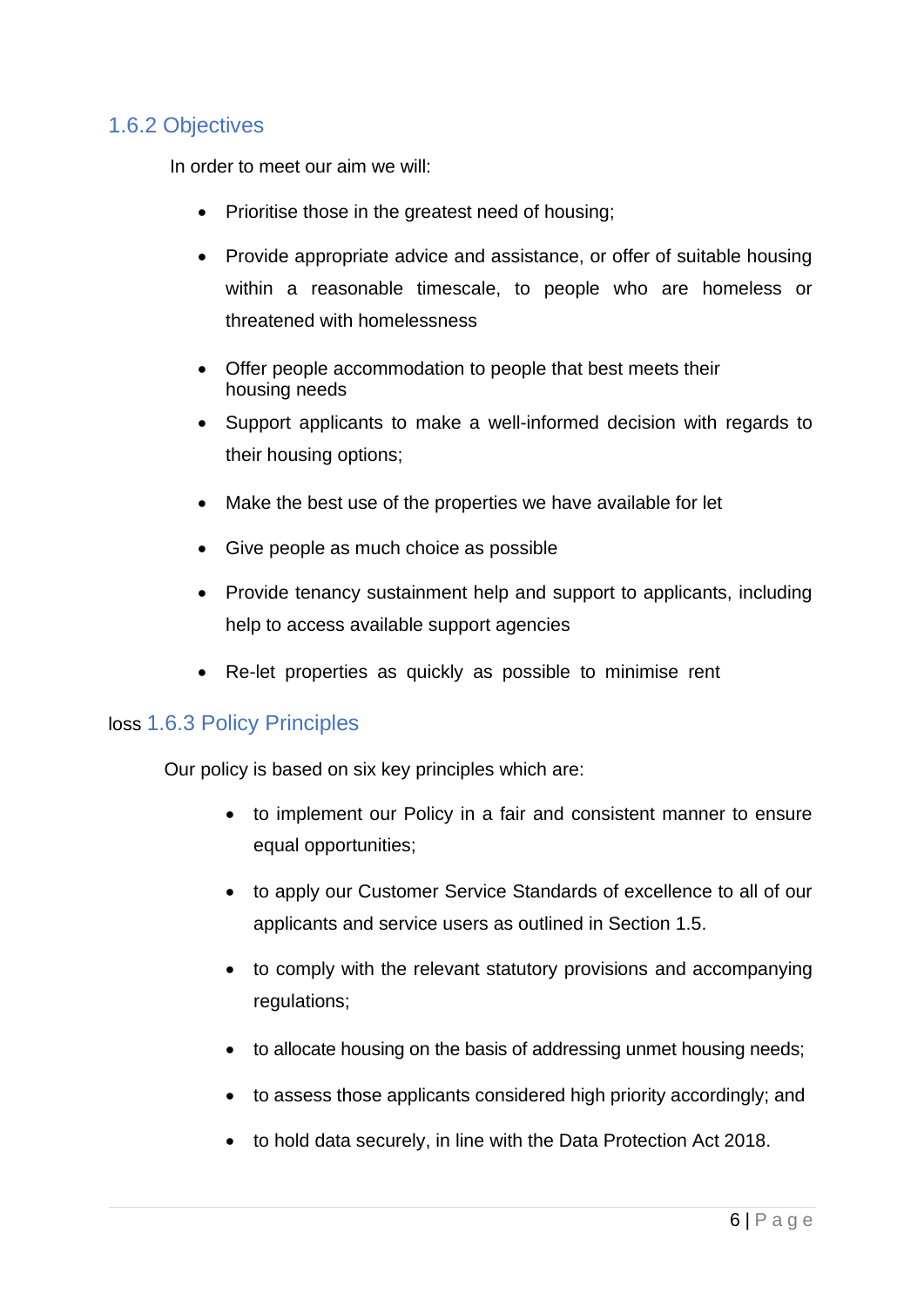# Section 2: The Legal Framework

## 2.1 Applicable Legislation

- 2.1.1 The allocation of social housing is primarily governed by the Housing (Scotland) Act 1987, as amended by the Housing (Scotland) Act 2001 and the Housing (Scotland) Act 2014 ('**H(S)A 2014**').
- 2.1.2 Other legislative instruments refer to meeting the needs of homeless households, such as the Homelessness etc. (Scotland) Act 2003. There is also a framework of relevant rights-based legislation:
	- 1) Human Rights Act 1998;
	- 2) Data Protection Act 1998;
	- 3) Matrimonial Homes (Family Protection) (Scotland) Act 1981;
	- 4) Children Scotland Act 1995;
	- 5) Civil Partnership Act 2004;
	- 6) Immigration & Asylum Act 1999;
	- 7) Protection from Harassment Act 1997;
	- 8) Domestic Abuse (Scotland) 2011;
	- 9) Management of Offenders etc. (Scotland) Act 2005;
	- 10)Equality Act 2010; and
	- 11)Adult Support & Protection (Scotland) Act 2007.

#### 2.2 Implementation of the Housing (Scotland) Act 2014

- 2.2.1 The H(S)A 2014 alters certain rules regarding the allocation of social housing. The HS(A)2014:
	- (i) provides a revised definition of the reasonable preference categories;
	- (ii) enables social landlords to consider property ownership in certain circumstances;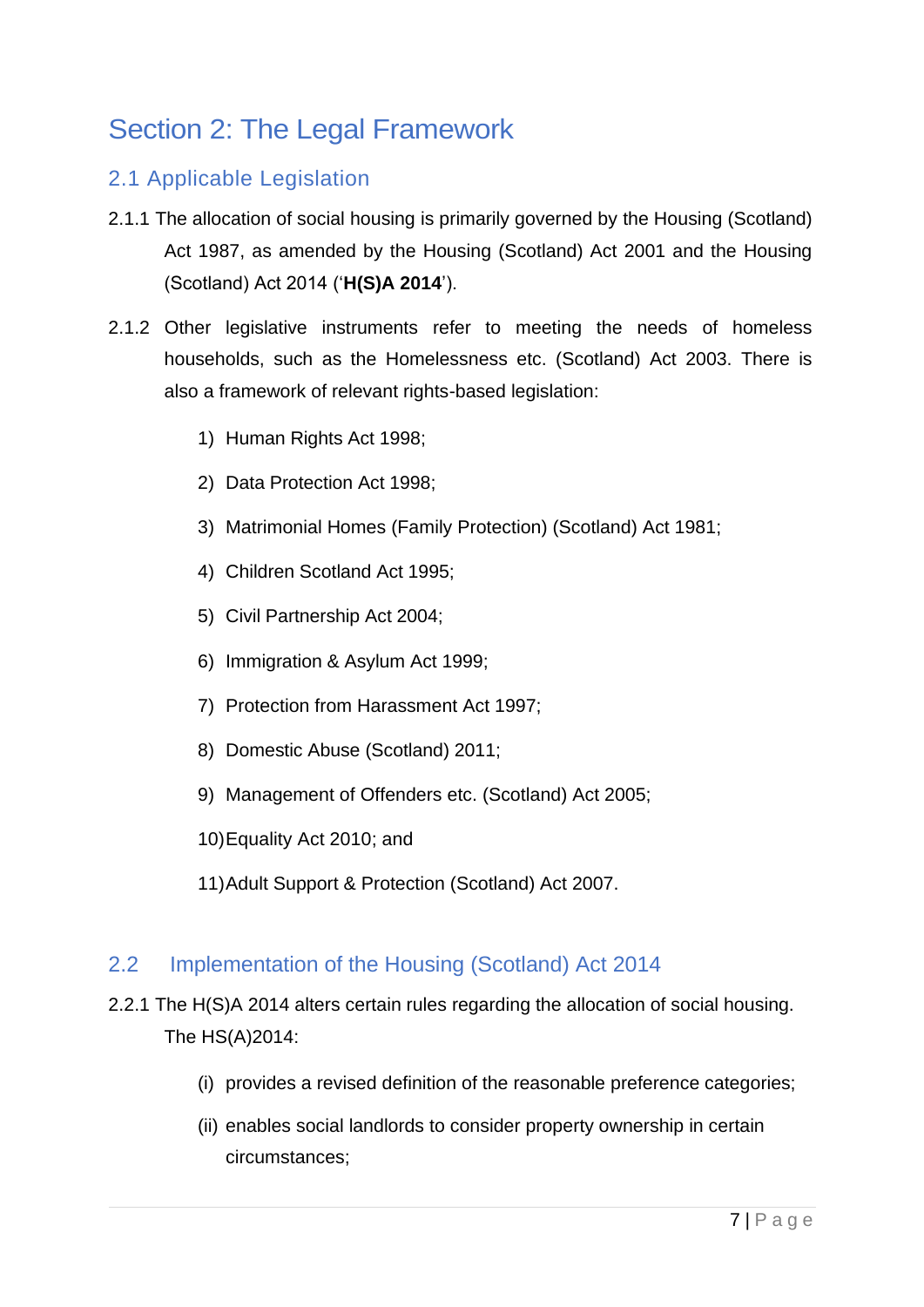- (iii) provides a legislative basis for suspending applicants from receiving a housing offer for a specified time period; and
- (iv) requires social landlords to undertake a consultation process with regard to the creation or modification of their Allocations Policy.

#### 2.3 Relevance of the Scottish Social Housing Charter

- 2.3.1 The Scottish Social Housing Charter outlines standards and outcomes that social landlords should achieve for their tenants when performing their housing duties. The relevant outcomes and standards for this Policy are as follows:
	- 1) Outcome 1: Every tenant and other customer has their individual needs recognised, is treated fairly and with respect, and receives fair access to housing and Housing Services.
	- 2) Outcome 2: Tenants and other customers find it easy to communicate with their landlord and get the information they need about their landlord, how and why it makes decisions and the services it provides.
	- 3) Outcome 3: Social landlords manage their businesses so that tenants and other customers find it easy to participate in and influence their landlord's decisions at a level they feel comfortable with.
	- 4) Outcome 7: People looking for housing get information that helps them make informed choices and decisions about the range of housing options available to them.
	- 5) Outcome 8: Tenants and people on housing lists can review their housing options.
	- 6) Outcome 9: People at risk of losing their homes get advice on preventing homelessness.
	- 7) Outcome 10: People looking for housing find it easy to apply for the widest choice of social housing available and get the information they need on how the landlord allocates homes and their prospects of being housed.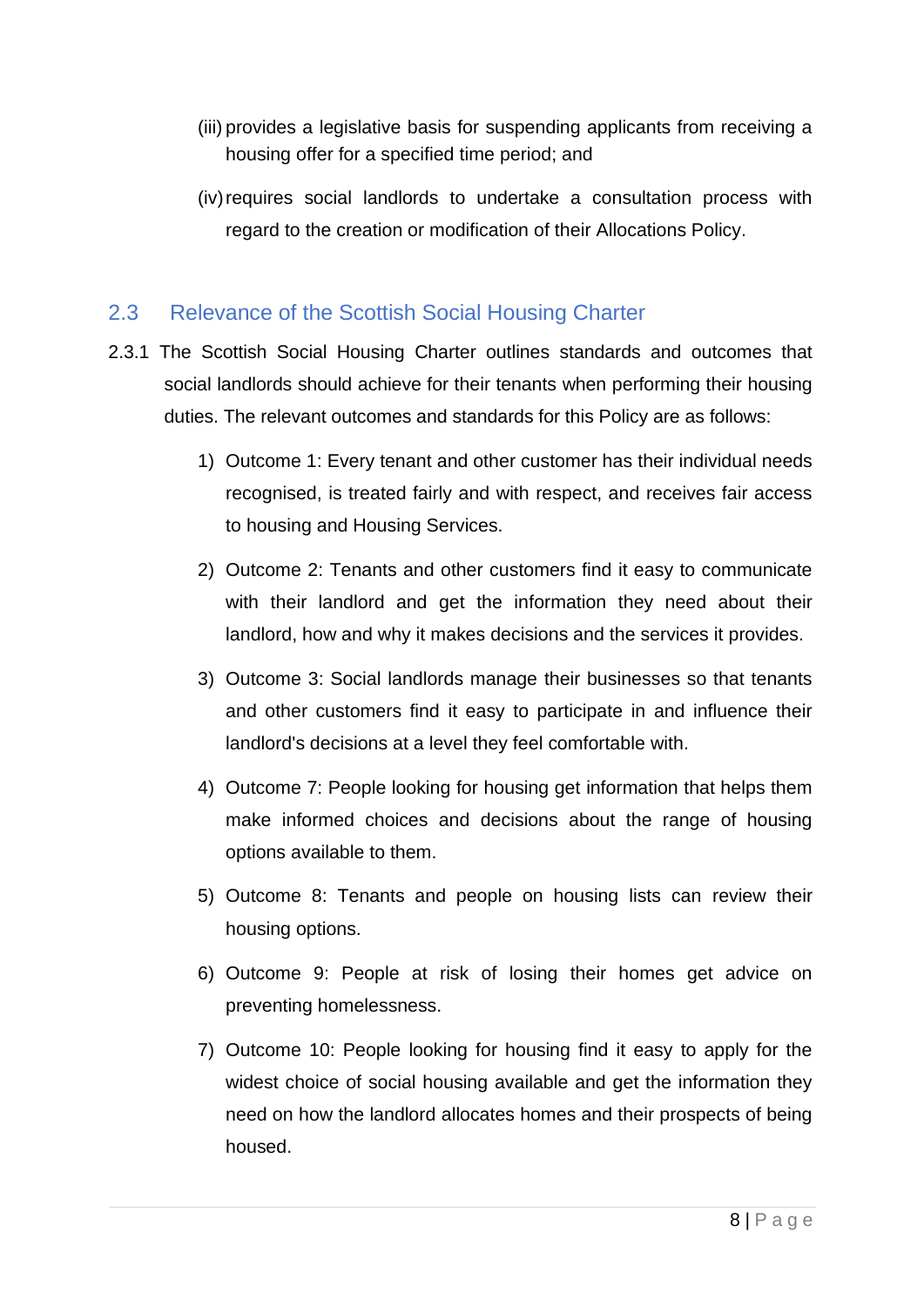- 8) Outcome 11: Social landlords ensure that tenants get the information they need on how to obtain support to remain in their home; and ensure suitable support is available, including services provided directly by the landlord and by other organisations.
- 9) Outcome 12: Homeless people get prompt and easy access to help and advice; are provided with suitable, good-quality temporary or emergency accommodation when this is needed; and are offered continuing support to help them get and keep the home they are entitled to.
- 2.3.2 As outlined in section 1 of this Policy, Linthouse Housing Association's values, organisational culture programme, and Customer Service Standards are designed to ensure a first class service is given to all of our service users, partner organisations and other stakeholders. This also supports staff to achieve the standards and outcomes included in the Scottish Social Housing Charter.

The next section of the policy outlines the housing application process.

# Section 3: Application for Housing

## 3.1 Who can Apply

- 3.1.1 Anyone 16 years or over can submit an application for housing. Applicants for amenity housing must be at least 55 years old.
- 3.1.2 The application can be made independently, jointly with a partner, or with any other individual also planning to reside in the property. We cannot accept applications from more than two applicants who are unrelated as this creates a House in Multiple Occupation governed by alternative regulations.

## 3.2 Applicant's Responsibilities

- 3.2.1 In order to assess an application, we must have accurate information.
- 3.2.2 Applicants must ensure that full and accurate information is provided and notify the office staff when their circumstances change.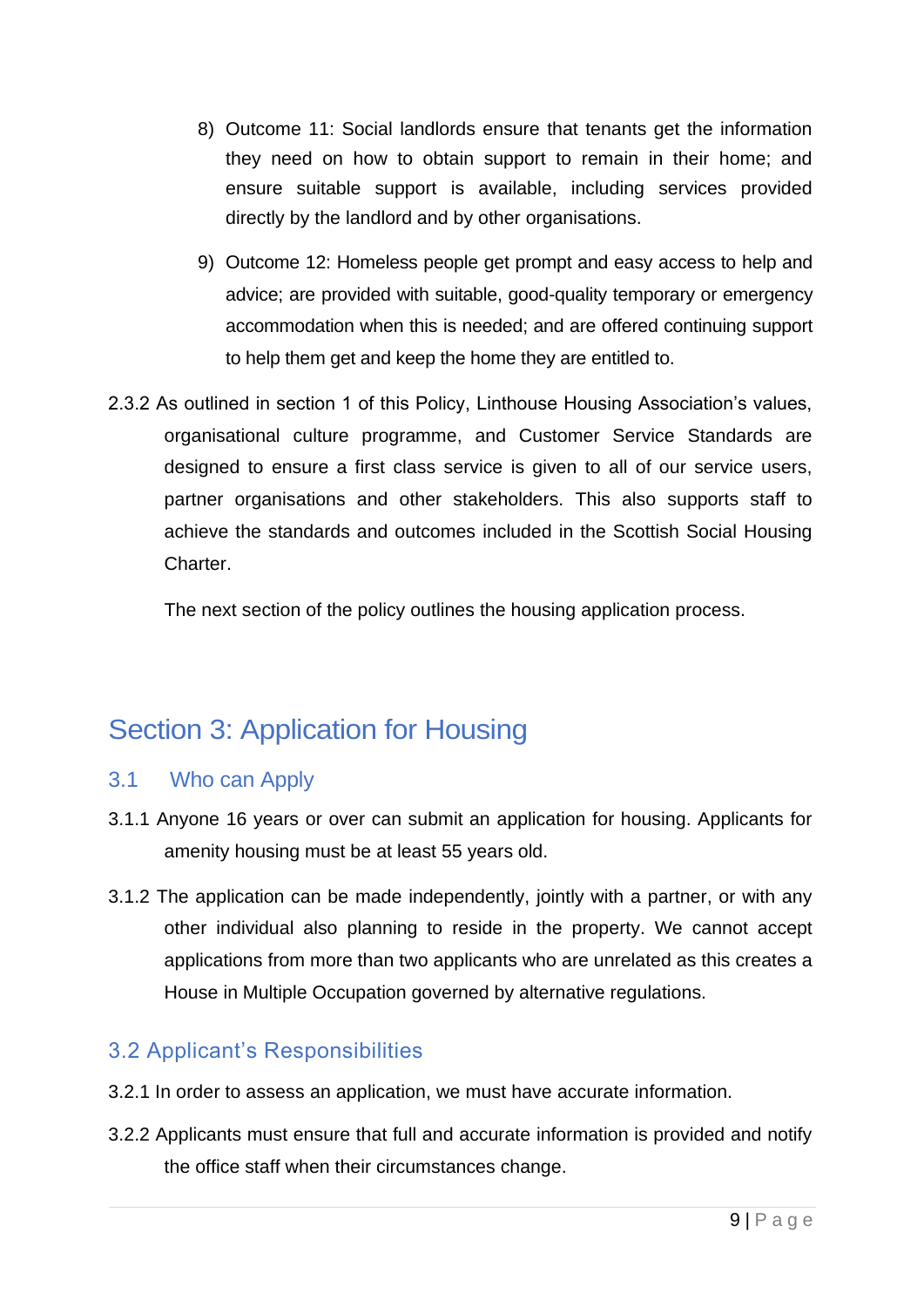- 3.2.3 Proof of identity is required for the name and address used in the application. This includes two forms of identification in relation to the current address as a principal and permanent home if this applies. This may include, but is not limited to:
	- an official letter/statement/ bill from a local authority, public agency or private utility, government department, private sector lease, bank or building society;
	- a current photographic driving license; or
	- a national health card.
- 3.2.4 Applications will not be processed until proof of identity is confirmed.

## 3.3 Housing References

- 3.3.1 All reasonable attempts will be made to obtain housing references in support of the application for housing. References should be obtained from previous landlords for the past three years. References are sought to establish whether an applicant has:
	- been subject to an Anti-Social Behaviour Order;
	- a history of anti-social behaviour;
	- any previous housing related debt with no repayment arrangement in place; or
	- breached other tenancy conditions.
- 3.3.2 We may opt to suspend an application where we receive an unsatisfactory reference. Refer to Section 6 for further details on suspensions. If an applicant refuses permission for a reference to be sought, we will not make an offer of housing and bypass the application until we receive a satisfactory reference. However, the application will not be suspended.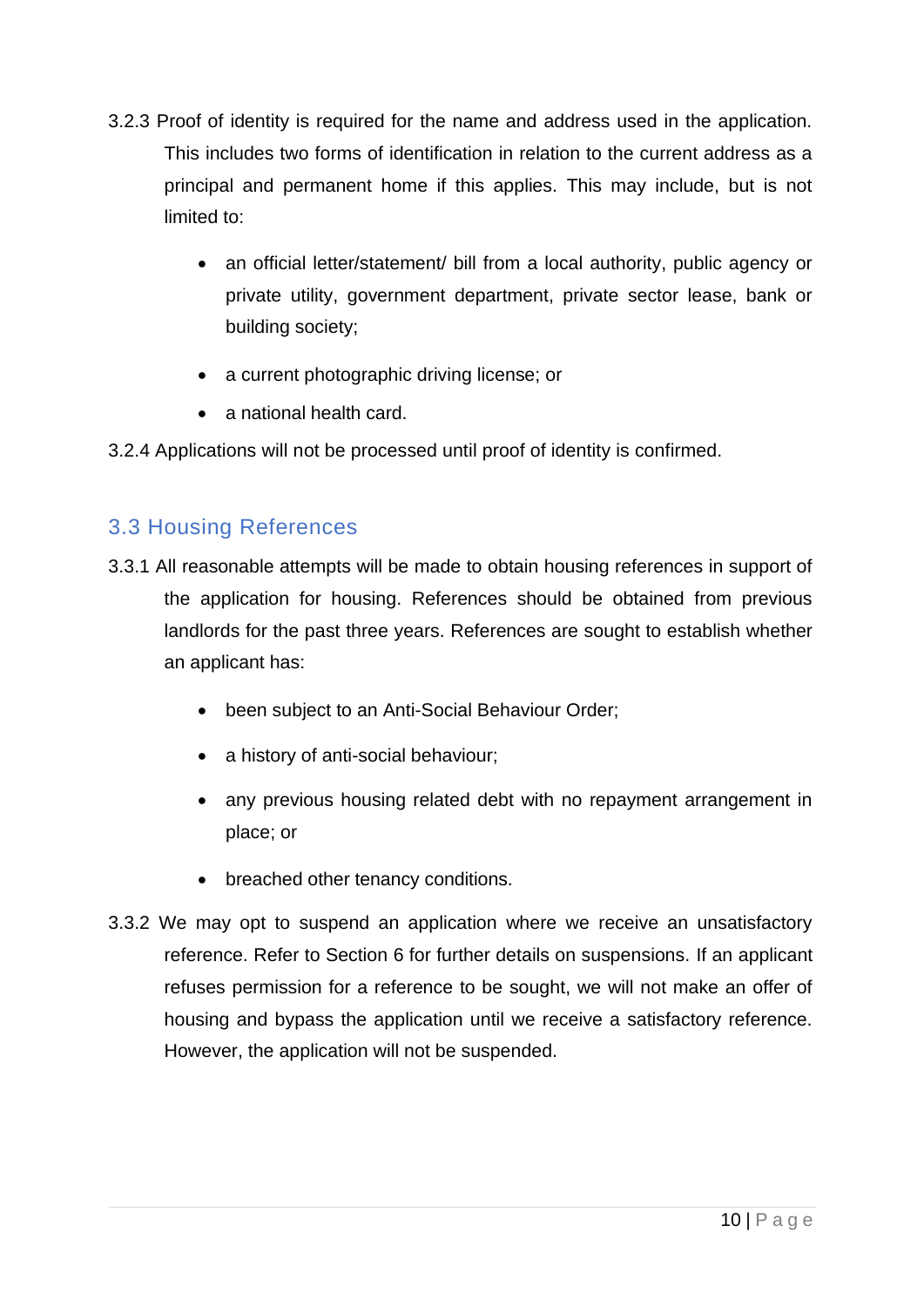## 3.4 Home Visits

3.4.1 If the visit is within a reasonable distance to the office, a home visit will be arranged where the applicant is housebound or otherwise vulnerable, to confirm information and award points if we are unable to do so from the application

## 3.5 Assessing the Application

- 3.5.1 We aim to complete assessments within 7 working days. The applicant will be informed in writing with the number of points awarded specified.
- 3.5.2 All applications are assessed against our points system to ensure that they are placed in a category that appropriately reflects their housing need. If the information required to assess the application is not provided, it will delay confirmation of the points awarded and any possible offer thereafter.

## 3.6 Relevant and Irrelevant Factors

#### 3.6.1 General Factors

When assessing an application for housing, there are certain factors that we do and do not consider, in line with the H(S)A 2014.

| consider when<br><b>Factors that We</b><br>Do.<br><b>Assessing an Application:</b>                    | Factors that We Do Not consider when<br><b>Assessing an Application:</b> |  |  |  |
|-------------------------------------------------------------------------------------------------------|--------------------------------------------------------------------------|--|--|--|
| The reasonable preference categories as set out in the                                                |                                                                          |  |  |  |
| Housing (Scotland) Act 2014 which are:                                                                |                                                                          |  |  |  |
| I. Homeless persons and persons threatened with                                                       |                                                                          |  |  |  |
| homelessness and who have unmet housing needs;                                                        |                                                                          |  |  |  |
| II. People who are living under unsatisfactory housing                                                |                                                                          |  |  |  |
| and who have unmet housing needs; and                                                                 |                                                                          |  |  |  |
| Social housing tenants who are considered to<br>III.                                                  |                                                                          |  |  |  |
| be under-occupying.                                                                                   |                                                                          |  |  |  |
| If an applicant owes a landlord more than one-twelfth                                                 |                                                                          |  |  |  |
| of the annual rent for any current or former tenancy,                                                 |                                                                          |  |  |  |
| and:                                                                                                  |                                                                          |  |  |  |
| How long an applicant has lived in the local area<br>has not agreed to repay what they owe; and<br>1) |                                                                          |  |  |  |
| hasn't made at least three monthly payments<br>$\left( 0\right)$                                      |                                                                          |  |  |  |
| towards the money owed                                                                                |                                                                          |  |  |  |

#### Table 1: Summary of the Factors We Do and Do Not Consider When Assessing an Application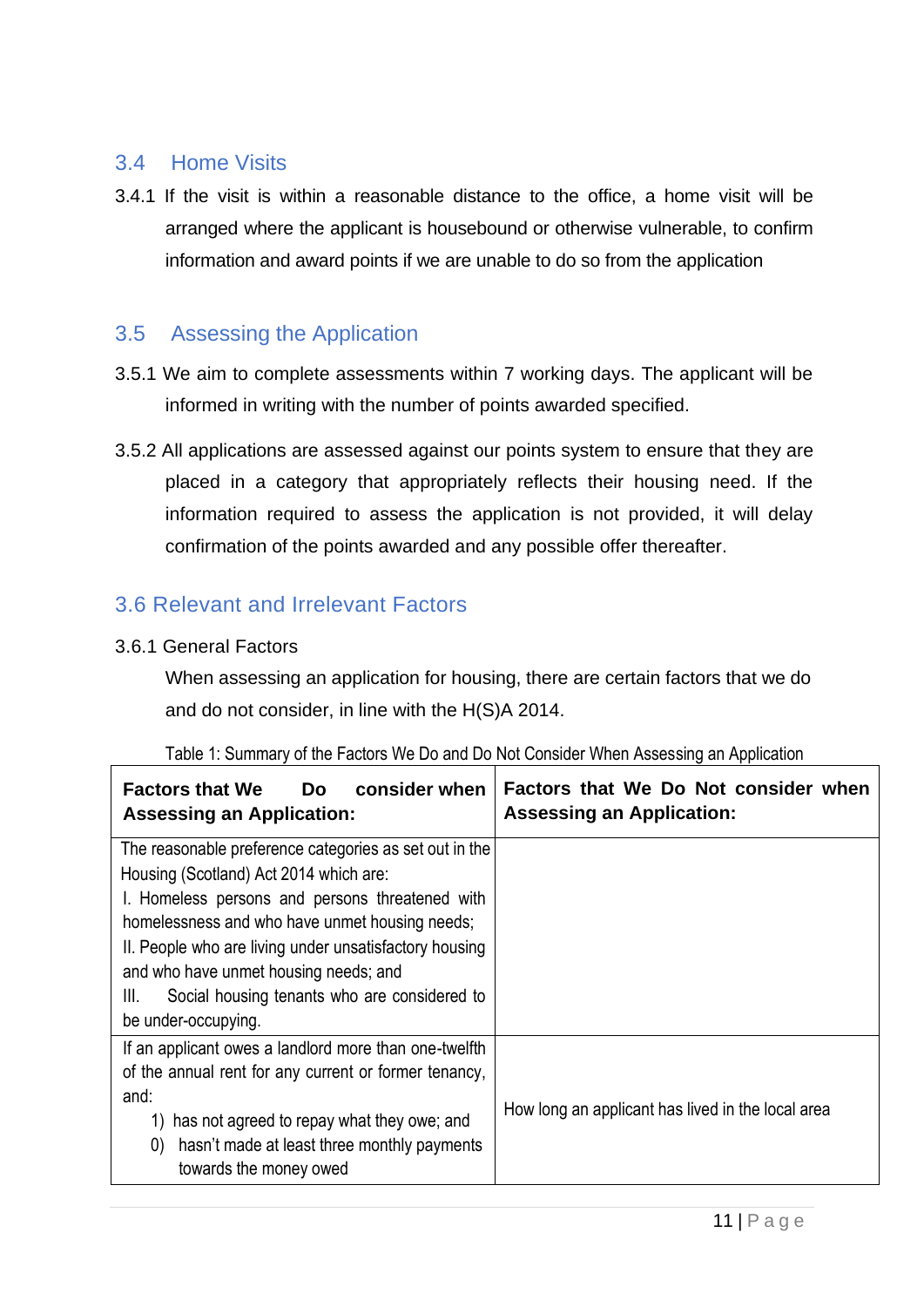| You need to get support from, or give support to, a<br>family member or carer to help you, a family member<br>or carer to live independently | Any outstanding liability accrued by the applicant or<br>anyone who lives with them which does not relate to<br>the tenancy of a house                                                                                                                                                                                   |  |  |
|----------------------------------------------------------------------------------------------------------------------------------------------|--------------------------------------------------------------------------------------------------------------------------------------------------------------------------------------------------------------------------------------------------------------------------------------------------------------------------|--|--|
| If the applicant has a social or medical reason to<br>move to, or remain in, the Govan area of operation                                     | Any rent or other liabilities accrued by the applicant on<br>a previous tenancy which are no longer outstanding                                                                                                                                                                                                          |  |  |
| Whether the applicant or anyone that the applicant<br>lives with owns property.                                                              | Any liability that is outstanding, but the amount is:<br>not more than 1/12th of the annual amount<br>1)<br>payable; or<br>the applicant has both:<br>(2)<br>a) agreed arrangements<br>to<br>the<br>pay<br>outstanding debt; and<br>has made such payments for at least<br>b)<br>three months and is continuing to do so |  |  |
| If the applicant is being harassed or abused in the<br>place that they currently live                                                        | The income of the applicant or their family (including<br>any benefits)                                                                                                                                                                                                                                                  |  |  |
|                                                                                                                                              | Age, provided that the applicant is over 16 and the<br>property has not been<br>designed or substantially adapted for<br>occupation by persons of a particular age group                                                                                                                                                 |  |  |
|                                                                                                                                              | If the applicant is legally separated or divorced                                                                                                                                                                                                                                                                        |  |  |
|                                                                                                                                              | Who the applicant lives with at the time they apply for<br>housing                                                                                                                                                                                                                                                       |  |  |

## 3.7 Other Factors

- 3.7.1 Landlords are prohibited from imposing certain requirements before allocating housing. They cannot require that;
	- an application must have been in force for a minimum period;
	- the applicant obtains a divorce or judicial separation;
	- the applicant obtains a dissolution of a civil partnership or a decree of separation of civil partners; or
	- the applicant no longer lives with, or in the same house as, some other person.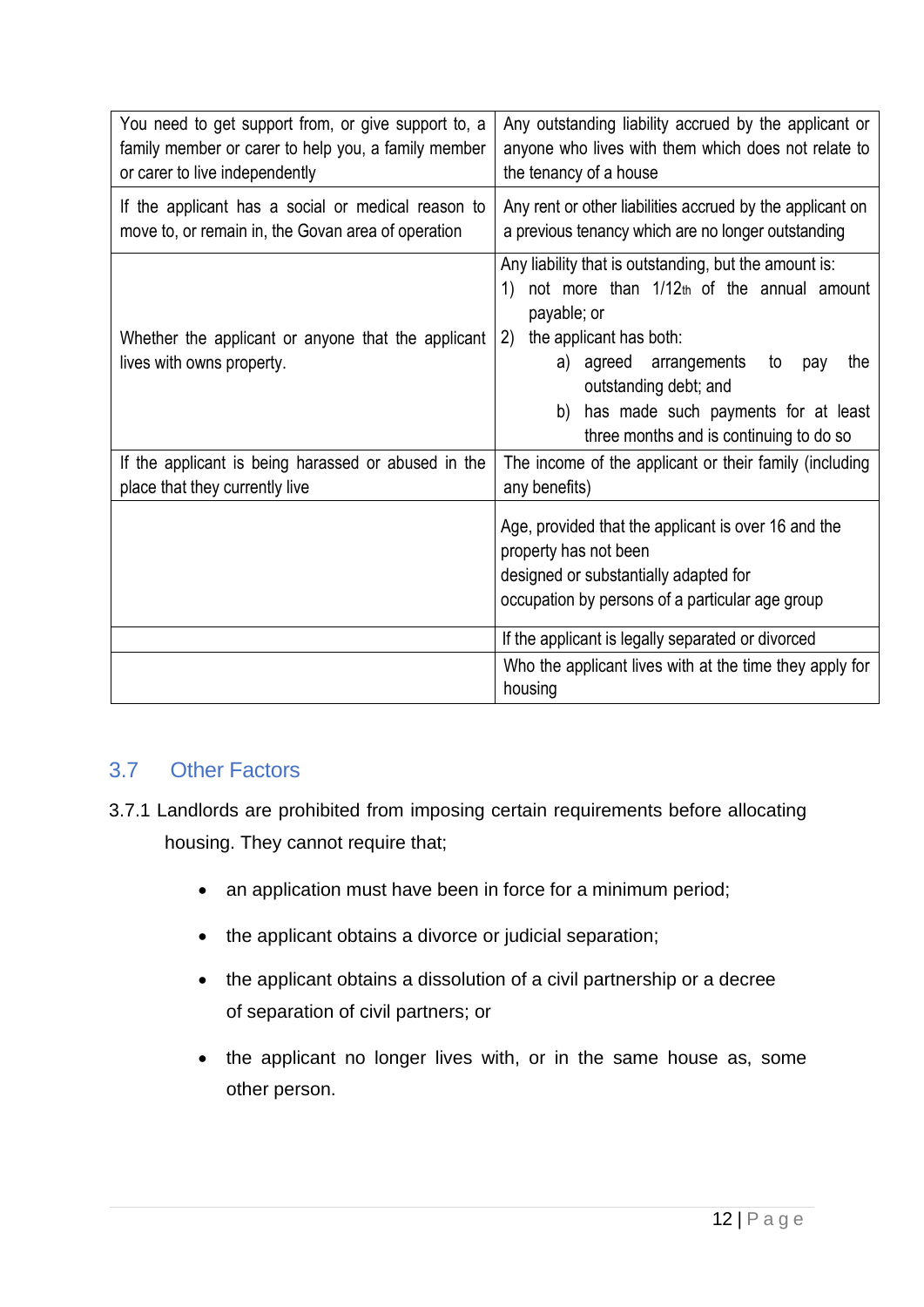## 3.8 Eligible House Size Criteria

- 3.8.1 Eligibility for a particular size of property is assessed in relation to the size of the household. Referred to as 'occupancy standards' (or room standards), these are applied when assessing the house size an applicant requires to ensure the best use of available housing stock.
- 3.8.2 Part VII of the 1987 Housing Act sets out how many people can sleep in a house according to the number and size of rooms before it becomes overcrowded.
- 3.8.3 In this guidance, one bedroom is permitted for each person or couple living as part of the household with the following exceptions:
	- a child of 15 or under is expected to share with another child of the same gender;
	- a child of 9 or under is expected to share with one other child aged 9 or under, regardless of gender.
- 3.8.4 Our policy extends this provision to giving the preference for a one or a two bedroom property to a single person or couple.

#### 3.9 Occupancy Standards

3.9.1 The size of housing that an applicant will be considered for is outlined in Table 2 below. The criteria is based on number of people who will be living permanently with the applicant in the household.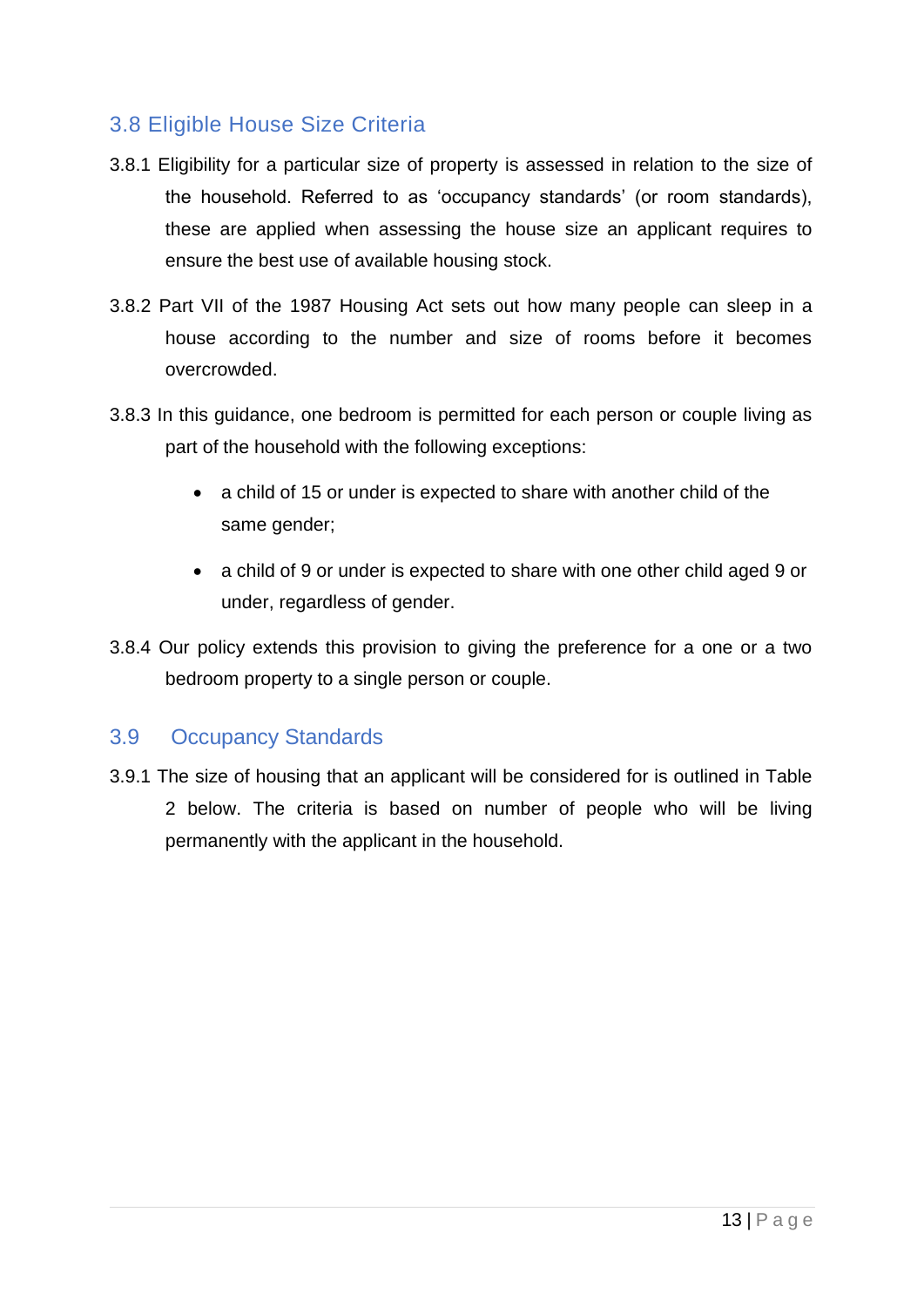|  |  | Table 2: Occupancy Standards <sup>1</sup> |
|--|--|-------------------------------------------|
|--|--|-------------------------------------------|

| <b>Household</b>                                                                                         | Apt | 2<br>Apt | 3<br>Apt | 4<br>Apt | 5<br>Apt |
|----------------------------------------------------------------------------------------------------------|-----|----------|----------|----------|----------|
| Single Person                                                                                            | V   |          |          |          |          |
| Couple                                                                                                   |     | ا^       | ٦Ι       |          |          |
| Couple/Single Parent with 1 Child                                                                        |     |          | ٦Ι       |          |          |
| Couple/Single Parent with 2 Same Gender Children<br>Under 16 years                                       |     |          | V        |          |          |
| Couple/Single Parent with 2 Children of Opposite<br>Genders Under 10 years                               |     |          | V        |          |          |
| Couple/Single Parent with 2 Children of Opposite<br>Genders and One Over 10 years                        |     |          |          |          |          |
| Couple/Single Parent with 3 Children, One Male Over<br>10, One Female 17 and One Female 14               |     |          |          |          |          |
| Couple/Single Parent with 4 Children, 1 Male Over 10, One<br>Female over 16, One Female 8 and One Male 6 |     |          |          |          |          |

3.9.2 Separated spouses who provide confirmation of access rights/copy of the birth certificate will be eligible for the appropriate number of bedrooms<sup>2</sup>. Expectant mothers will be treated as two or more, depending on the number of children expected<sup>3</sup>. A certificate of confinement is required.

# 3.10 Offer of Housing

- 3.10.1 Offers of housing are contingent on the priority awarded to each application. Unfortunately, the demand for housing often exceeds the supply. Consequently, we cannot guarantee that an applicant will be successful in receiving a housing offer.
- 3.10.2 Prior to an offer being made, the application form, supporting information and points awarded are double checked by two members of the Customer Service Team and signed off by a senior manager (grade 9).

<sup>1</sup> \*3 Apt/3person properties can only be allocated to a couple/single person with one child to avoid overcrowding of the property

<sup>2</sup>We will consider children part of the household if they stay with the applicant 3 days or more in any 7 day period.

<sup>3</sup>Points are awarded 18 weeks prior to confinement.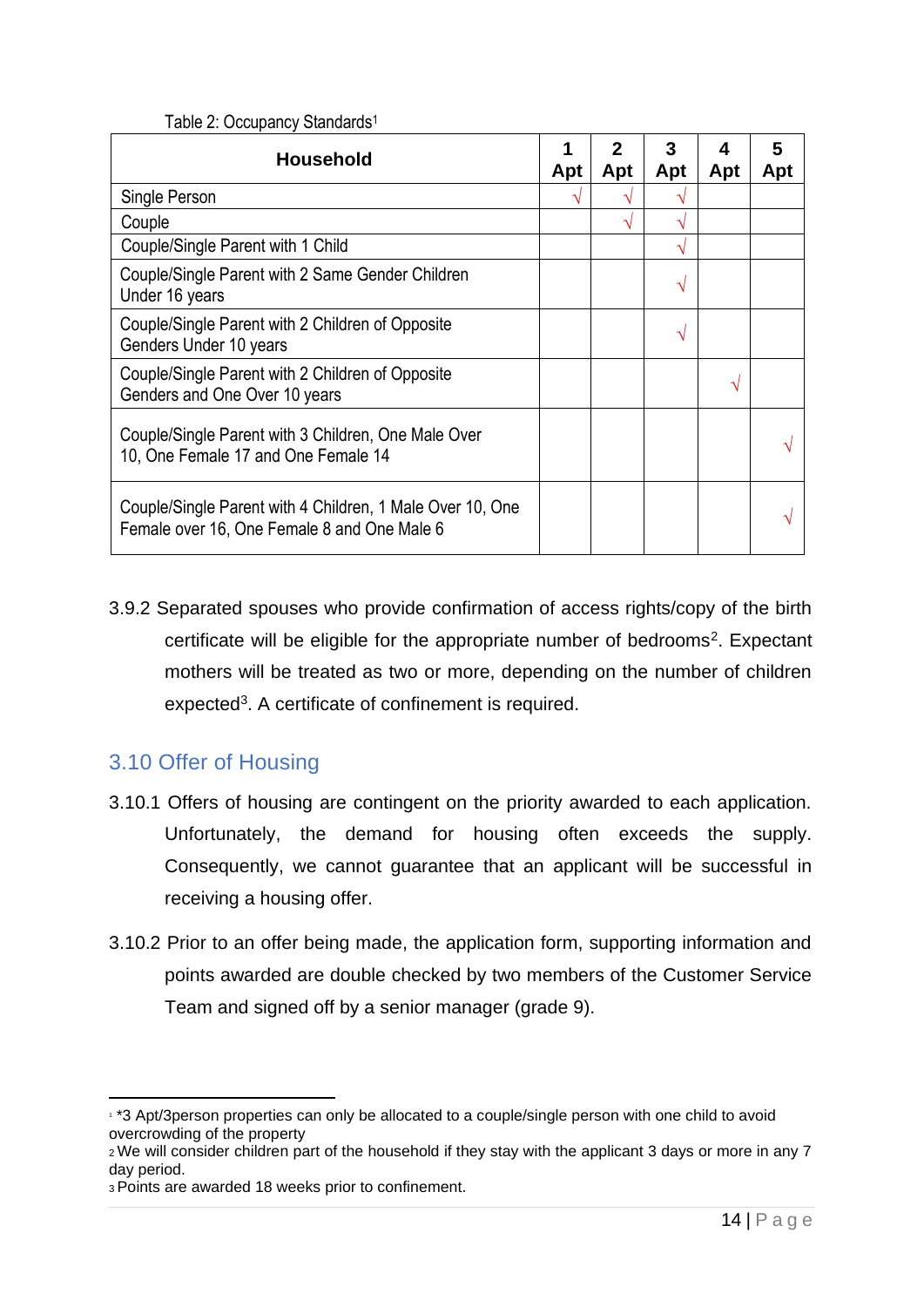- 3.10.3If successful, all applicants will receive two suitable offers of housing before suspension. We will ensure that offers match an applicant's needs and preferences as far as possible.
- 3.10.4 Where an applicant refuses one offer of housing which matches their stated preferences, we will ask them to review their choices to ensure they are matched for the area and type of property they require. Where a second reasonable offer is declined following a review, the application will be suspended for a period of six months. The offers and suspension cycle will continue until the applicant accepts a tenancy.

The next section of the Policy outlines the process for assessing housing need and how we prioritise these groups within our Annual Letting Plan.

# Section 4: Assessing Housing Need and Prioritising Lets

#### 4.1 Reasonable Preference Categories

#### 4.1.1 Housing (Scotland) Act 2014: Reasonable Preference Categories

The Association is legally obliged to give reasonable preference to particular groups. As above-mentioned, the H(S)A 2014 has provided a revised definition of reasonable preference. The groups are as follows:

- *I. Homeless persons* and persons *threatened with homelessness* and who have *unmet housing needs*;
- *II.* People who are living under *unsatisfactory housing* and who have *unmet housing needs*; and
- *III.* Social housing tenants who are considered to be *under-occupying*.

#### 4.2 Homelessness

4.2.1 The first category reflects our duty as a social landlord to house statutory homeless people under Section 5 Housing (Scotland) Act 2001, unless there are good reasons not to (see Section 5.7).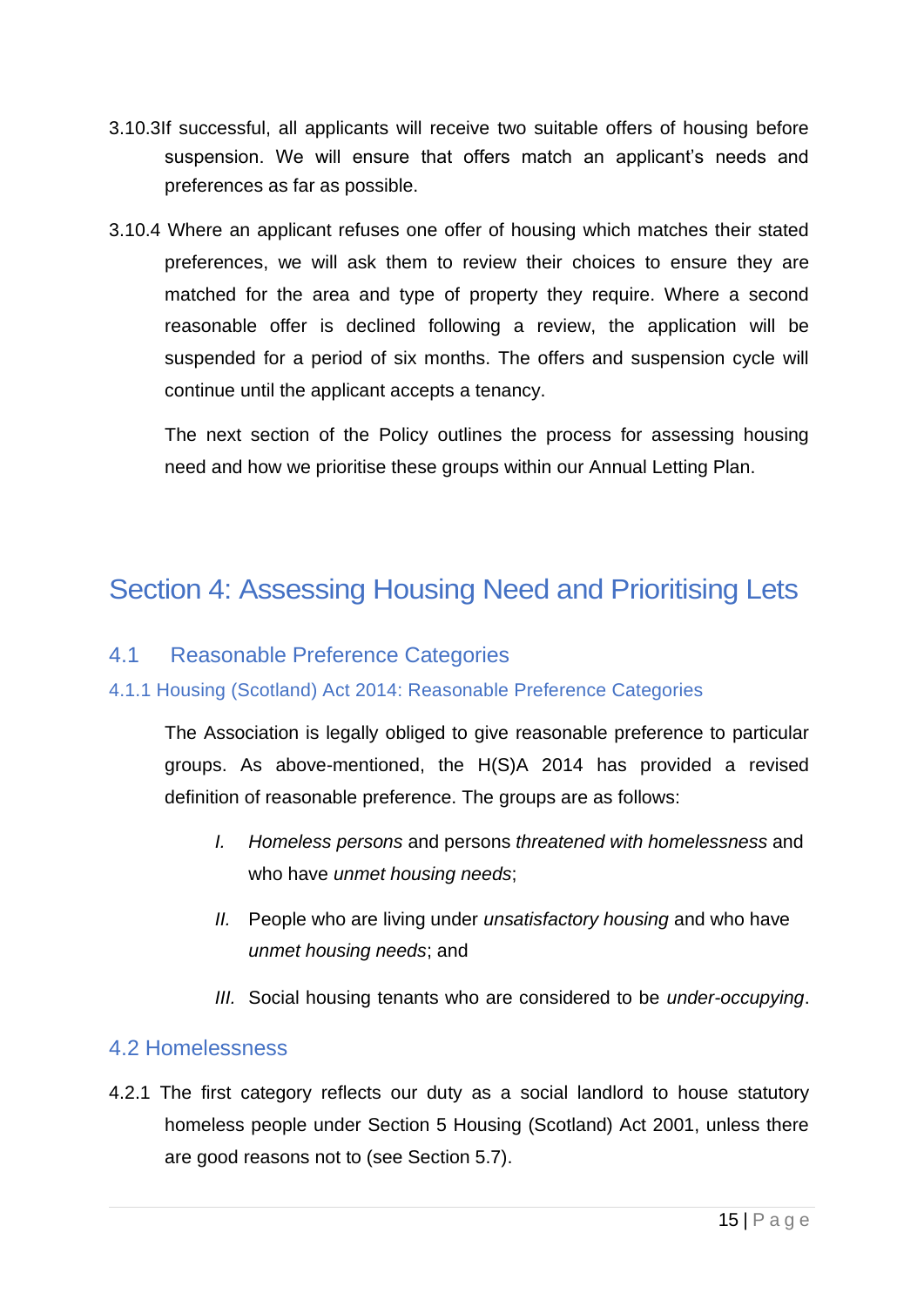- 4.2.2 Part II of the Housing (Scotland) Act 1987 defines 'homeless persons' as someone who has no accommodation in the United Kingdom or elsewhere, or someone who has accommodation but it would not be reasonable for them to occupy it. A person is homeless if she or he has accommodation but:
	- cannot secure entry to it;
	- it is probable that occupation of it will lead to abuse;
	- it is probable that occupation of it will lead to abuse from someone who previously lived with him or her whether in that property or elsewhere;
	- it is a moveable structure, vehicle or vessel and there is no place where he or she is entitled or permitted to place it and live in it (this has particular relevance for Gypsies/Travellers);
	- it is overcrowded and may endanger the health of the occupants; or
	- it is not permanent accommodation and the local authority has a duty to provide permanent accommodation. Permanent accommodation includes accommodation owned by him or her in which he or she is a tenant with a Scottish secure tenancy or assured tenancy that is not a short assured tenancy. It also includes a short Scottish secure tenancy where such a tenancy has resulted from anti-social behaviour.
- 4.2.3 Part II of the 1987 Act also defines 'persons threatened with homelessness' as a person who is likely to become homeless within two months.

## 4.3 Unsatisfactory Housing Conditions

- 4.3.1 The H(S)A 2014 does not provide a legal definition for unsatisfactory housing conditions. It can therefore include a wide range of circumstances, such as: the physical condition of the house, unsuitability due to medical reasons, issues with neighbours, harassment and domestic abuse. It also covers overcrowding and properties below a tolerable standard.
- 4.3.2 Below tolerable standard is defined as the lowest acceptable standard of housing that any tenant should be expected to occupy. A property is deemed to fall below tolerable standard if it fails any of the 12 criteria set out by the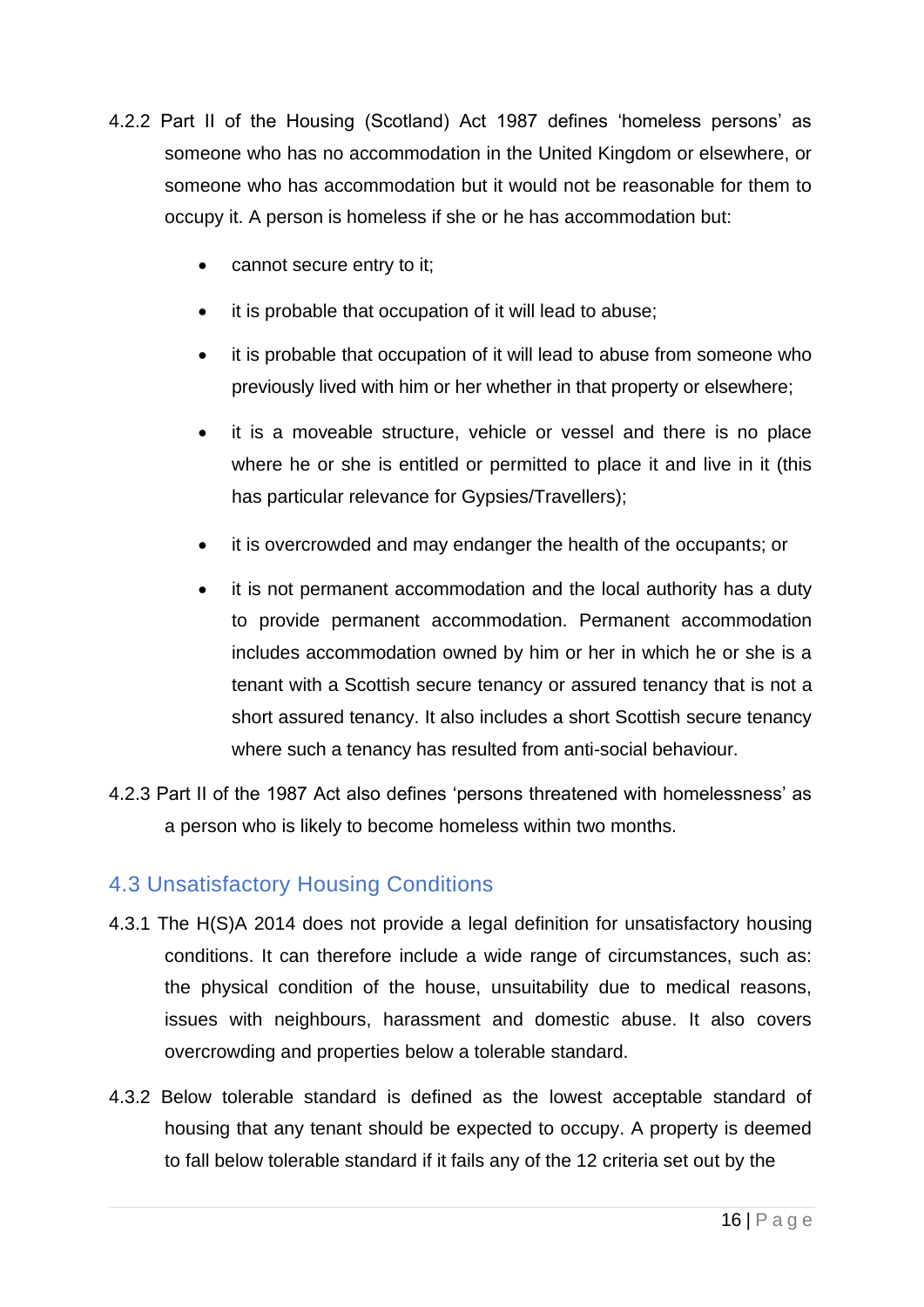Housing (Scotland) Act 1987, as subsequently amended by the Housing (Scotland) Act 2006.

4.3.3 It is also important to note that the Housing (Scotland) Act 1987 (Tolerable Standard) (Extension of Criteria) Order 2019 has extended the criteria with regards to tolerable standard. This is due to be implemented 1<sup>st</sup> February 2021.

#### 4.4 Unmet Housing Needs

- 4.4.1 The H(S)A 2014 qualifies the first two reasonable preference categories with the requirement that they have unmet housing needs. Section 3 of the Act provides that a person will have unmet housing needs where: the social landlord considers the persons to have housing needs which are not capable of being met by housing options which are available.
- 4.4.2 Whether unmet housing needs exist will reflect two factors: the circumstances of the particular applicant and the housing options available to that specific applicant.

#### 4.5 Tenants Who Are Under Occupying

4.5.1 Reasonable preference is now awarded to *social housing* tenants who are under occupying their home, in accordance with the H(S)A 2014. Prospective tenants will need to consider this when applying for housing and determine how many bedrooms they require.

#### 4.6 Points System

We assess each application's housing need using our points system as outlined beginning on the next page.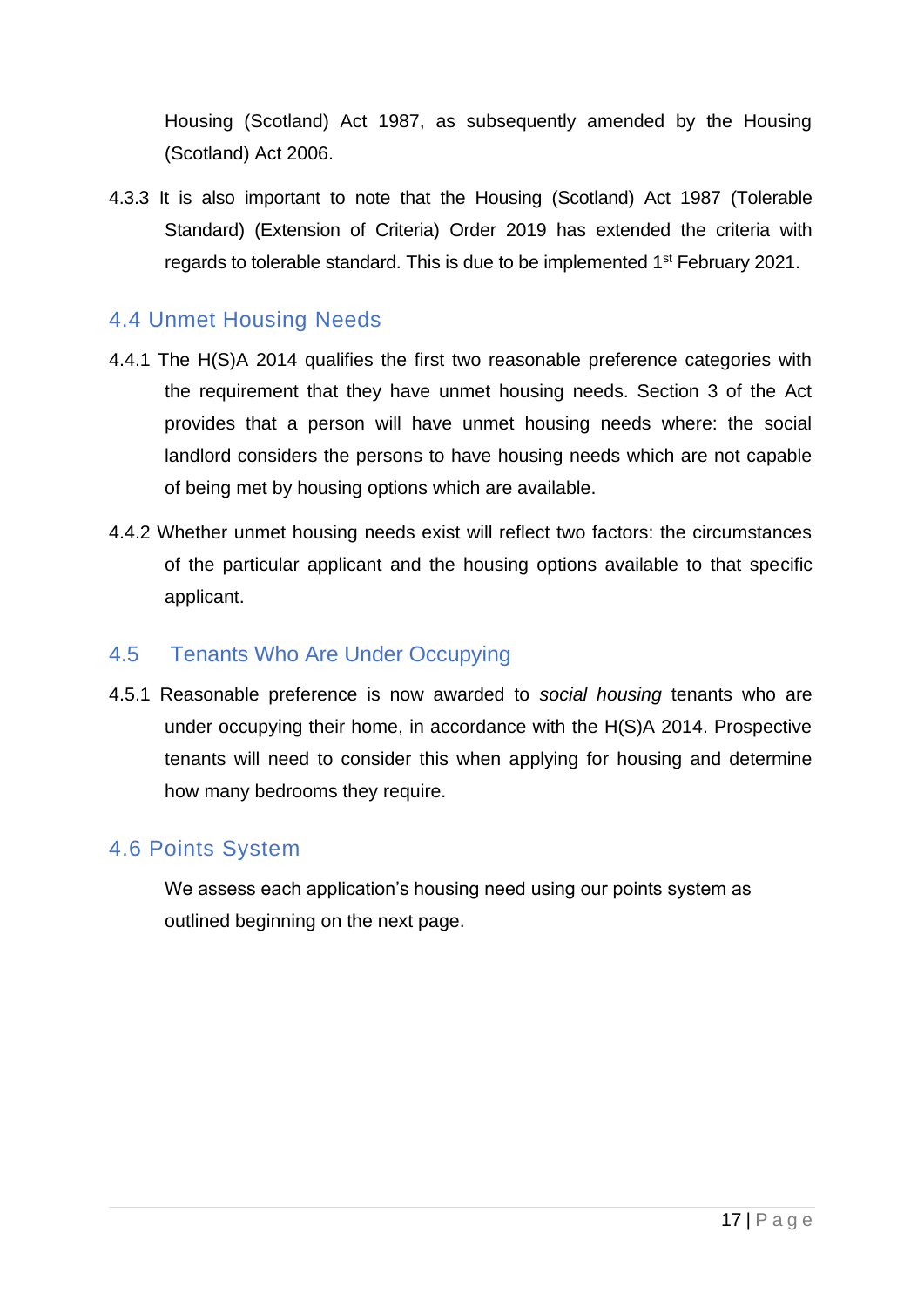Table 4: Points Summa

| <b>Reasonable Preference: Homeless or Threatened with</b><br><b>Homelessness</b> |                                                                                                                                                                                                                                                                                                                                                                                                                                                                                                                                                                                                                                                                                                                                                                                                                                                                                                                                                                                                                                                                                                                                                                                                                                                                                                                                                                                                              |                               |  |  |
|----------------------------------------------------------------------------------|--------------------------------------------------------------------------------------------------------------------------------------------------------------------------------------------------------------------------------------------------------------------------------------------------------------------------------------------------------------------------------------------------------------------------------------------------------------------------------------------------------------------------------------------------------------------------------------------------------------------------------------------------------------------------------------------------------------------------------------------------------------------------------------------------------------------------------------------------------------------------------------------------------------------------------------------------------------------------------------------------------------------------------------------------------------------------------------------------------------------------------------------------------------------------------------------------------------------------------------------------------------------------------------------------------------------------------------------------------------------------------------------------------------|-------------------------------|--|--|
| Type of<br><b>Housing</b><br><b>Need</b>                                         | <b>Description</b>                                                                                                                                                                                                                                                                                                                                                                                                                                                                                                                                                                                                                                                                                                                                                                                                                                                                                                                                                                                                                                                                                                                                                                                                                                                                                                                                                                                           | <b>Points</b>                 |  |  |
| Homeless or<br>Threatened<br>with<br>Homelessness                                | a) Applicants living on the streets<br>b) Applicants living in a hostel for homeless people which<br>only allow people to stay temporarily<br>c) Applicants living in supported accommodation for<br>homeless people<br>d) Applicants living in temporary accommodation found for<br>them by the Local Authority because they were homeless<br>e) Applicants living in a moveable structure, e.g. a caravan,<br>and they are not entitled or permitted to put it anywhere<br>f) Applicants leaving long term hospital care and have<br>no permanent address<br>g) Applicants leaving prison and have no permanent residence.<br>h) Applicants leaving care and have no permanent residence.<br>i) Applicants who going to find themselves in any of the<br>above situations a) to g) within the next two months. If they<br>are going to be homeless within the next two months because<br>the rented flat they live in is to be repossessed, or the<br>privately owned home they live in is to be repossessed or sold<br>then the applicant must provide written evidence of the date<br>that repossession or sale will make them homeless. Note: the<br>applicant in this situation does not need to be the tenant or<br>the owner.<br>(j)Service Personnel who live in HM Forces Accommodation<br>or applicants in tied accommodation who have six months or<br>less to leave their current accommodation | 20                            |  |  |
| Type of                                                                          | <b>Reasonable Preference: Unsatisfactory Housing Need</b>                                                                                                                                                                                                                                                                                                                                                                                                                                                                                                                                                                                                                                                                                                                                                                                                                                                                                                                                                                                                                                                                                                                                                                                                                                                                                                                                                    |                               |  |  |
| <b>Housing</b><br><b>Need</b>                                                    | <b>Description</b>                                                                                                                                                                                                                                                                                                                                                                                                                                                                                                                                                                                                                                                                                                                                                                                                                                                                                                                                                                                                                                                                                                                                                                                                                                                                                                                                                                                           | <b>Points</b>                 |  |  |
| Insecure<br>Tenancy                                                              | Applicant in Insecure Housing Situation (private tenant that<br>has been given a notice to leave)                                                                                                                                                                                                                                                                                                                                                                                                                                                                                                                                                                                                                                                                                                                                                                                                                                                                                                                                                                                                                                                                                                                                                                                                                                                                                                            | 10                            |  |  |
| <b>Over Crowding</b>                                                             | For Every Bedroom Lacking                                                                                                                                                                                                                                                                                                                                                                                                                                                                                                                                                                                                                                                                                                                                                                                                                                                                                                                                                                                                                                                                                                                                                                                                                                                                                                                                                                                    | 10                            |  |  |
| Condition of<br>property                                                         | Property is Below Tolerable Standard; or<br>Property has Rising or Penetrating Dampness; or<br>Property has Serious Condensation or Mould Growth in at least<br>to rooms                                                                                                                                                                                                                                                                                                                                                                                                                                                                                                                                                                                                                                                                                                                                                                                                                                                                                                                                                                                                                                                                                                                                                                                                                                     | 20<br>10<br>10 <sup>°</sup>   |  |  |
| Lack of<br>amenities                                                             | Applicant has No Access Kitchen Facilities<br>Applicant has No Access to Inside WC<br>Applicant has No Access to Shower or Bath<br>Applicant has No Access to Hot Running Water                                                                                                                                                                                                                                                                                                                                                                                                                                                                                                                                                                                                                                                                                                                                                                                                                                                                                                                                                                                                                                                                                                                                                                                                                              | 6<br>6<br>$6\phantom{a}$<br>6 |  |  |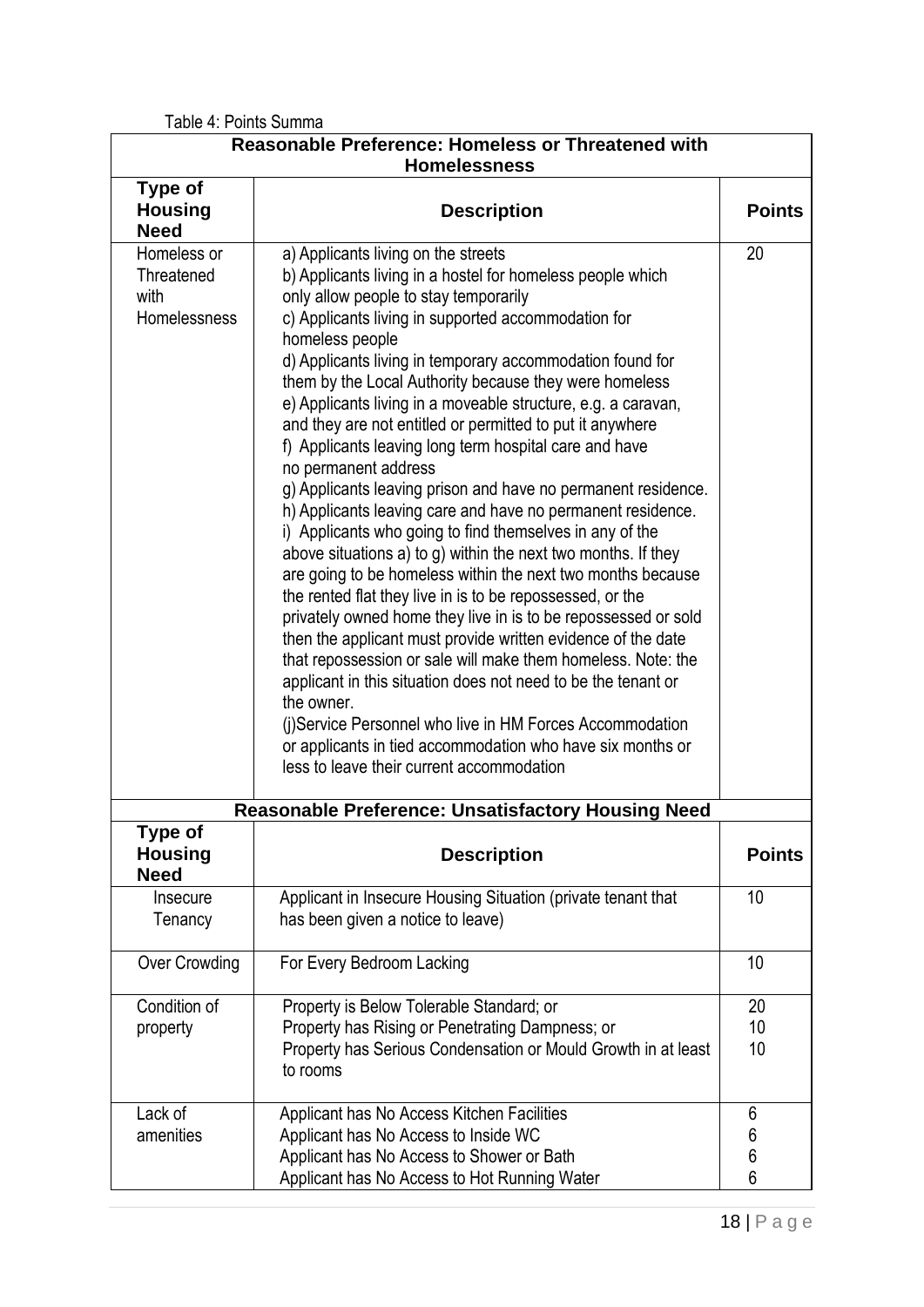| Sharing<br>amenities          | Applicant Sharing: Kitchen/Cooking facilities; Living<br>Room; W.C; and Shower/Bath with Other Household (this<br>includes adult children living in the home)<br>Applicant Stays in a B& B, Nursing Home, Long Term                                                                                                                                                                         |              |
|-------------------------------|---------------------------------------------------------------------------------------------------------------------------------------------------------------------------------------------------------------------------------------------------------------------------------------------------------------------------------------------------------------------------------------------|--------------|
|                               | Hostel etc (but is not threatened with homelessness).                                                                                                                                                                                                                                                                                                                                       | points<br>to |
| Mobility/medical<br>condition | Medical points will be assessed on whether the applicants<br>current housing is unsuitable and that a can improve the<br>quality of life for the applicant(s). The three categories are:                                                                                                                                                                                                    |              |
|                               | High Priority: Moving house is considered to be<br>essential/emergency situation as the current property cannot<br>be adapted (may require confirmation from the current LL if for<br>example it is a ground/MD/1 flight of stairs). Applicant will<br>generally be restricted to a ground floor or level access<br>housing (for example, with lift access), or amenity housing.            | 30           |
|                               | Medium Priority: Moving house is considered advisable<br>because the applicants current housing is unsuitable due to<br>stairs and/or lack of amenities (for example, distance from<br>shops or a bus stop), and/or there is evidence of a medical<br>condition that would be improved by a move to more<br>suitable alternative accommodation. This includes a mental<br>health condition. | 15           |
|                               | Low Priority (LHA tenants only): Moving house is<br>considered advisable because the tenant's current housing is<br>unsuitable for medical reasons and a move to alternative<br>housing would improve overall wellbeing. Can be considered<br>for a main door, ground or 1up property only.                                                                                                 | 5            |
| Social/Family<br>Need         | Applicant, or Member of Applicant's Household, Needs to<br>Provide or Receive Support (and lives out-with the G51 area).                                                                                                                                                                                                                                                                    | 20           |
|                               | Approved for adoption/kinship - suggest that this has points<br>under unsatisfactory housing need & also when approval<br>for adoption/kinship received then OC points awarded                                                                                                                                                                                                              | 15           |
|                               | Local Employment - applicant, or member of the applicant's<br>household is employed locally (and applicant lives out-with<br>the Glasgow boundary)                                                                                                                                                                                                                                          | 5            |
| Harassment or<br>abuse        | The two categories are:                                                                                                                                                                                                                                                                                                                                                                     |              |
|                               | High Priority: Severe violence, harassment or abuse<br>- including that which involves the following:<br>· racial harassment;<br>· religious or sectarian harassment;                                                                                                                                                                                                                       | 30           |
|                               | • homophobic harassment;                                                                                                                                                                                                                                                                                                                                                                    |              |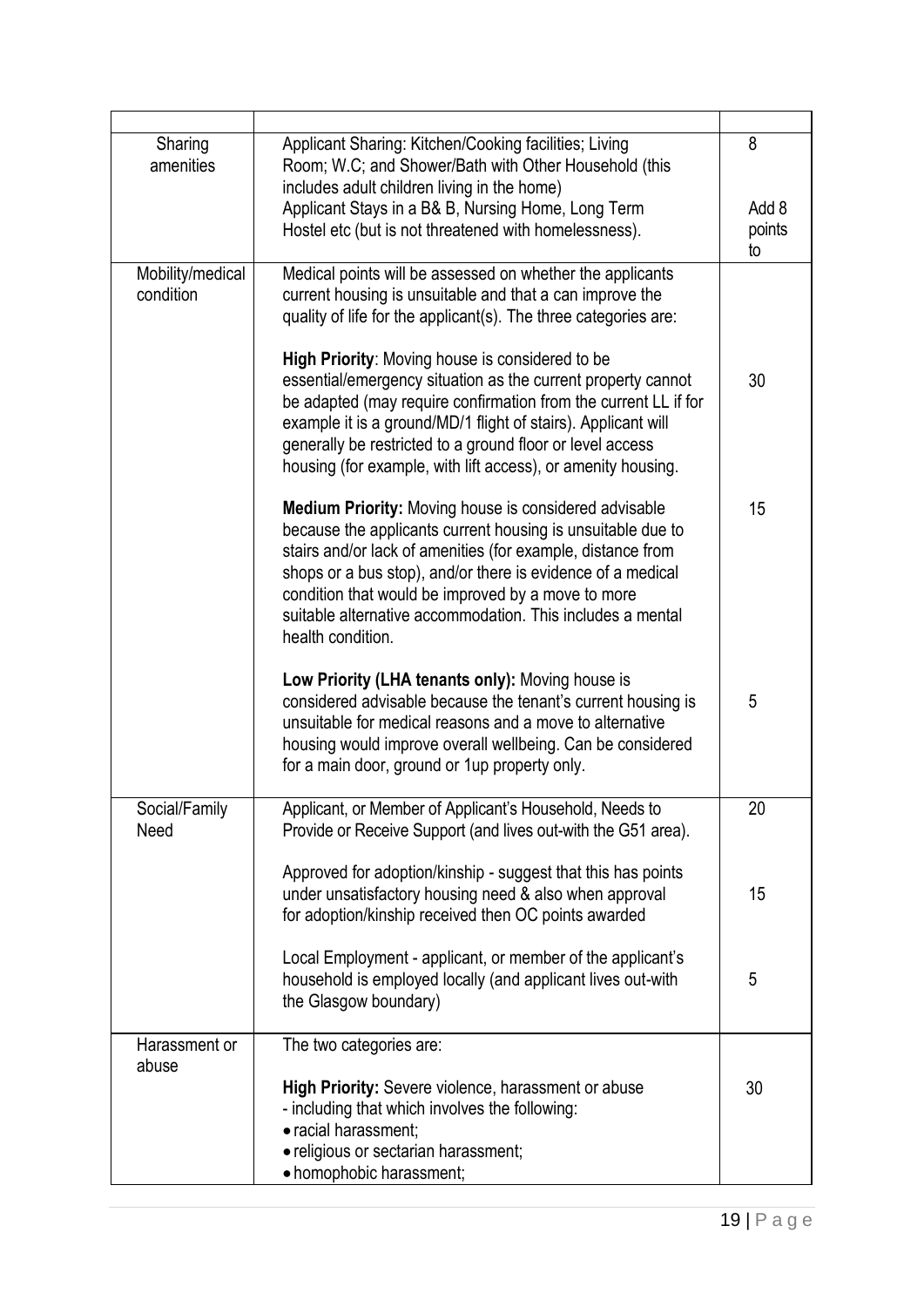|                                                  | transphobic harassment;<br>harassment of autistic people and people with a<br>learning or physical disability; and<br>• sexual harassment.                                                                                   |    |
|--------------------------------------------------|------------------------------------------------------------------------------------------------------------------------------------------------------------------------------------------------------------------------------|----|
|                                                  | Less Serious Priority (LHA tenants only): Harassment or<br>abuse directed at the tenant and sustained over a period time,<br>and where other attempts to find a solution by the landlord<br>have failed (evidence required). | 16 |
| Under-                                           | For first bedroom extra                                                                                                                                                                                                      | 15 |
| occupation (in<br>social rented<br>housing only) | For every additional bedroom extra                                                                                                                                                                                           | 10 |

## 4.7 Dealing with Homelessness

- 4.7.1 We have a duty under section 5 of the Housing (Scotland) Act 2001 to house statutory homeless people who are referred to us by Glasgow City Council Homeless Access Team unless there is good reason not to.
- 4.7.2 The Code of Guidance on Homelessness sets out the circumstances where we may have good reason not to comply with a section 5 request. The two good reasons given are where:
	- we are unable to make suitable housing available within six weeks of the request; or
	- the only housing available at the time of referral is unsuitable due to being of a particular nature (for example a fully wheelchair adapted property) and not suitable for the applicant.

There are no other grounds for refusing a section 5 referral.

## 4.8 Exceptional Circumstances

4.8.1 In exceptional circumstances, a senior manager (grade 9), has the discretion to approve the allocation of housing to an applicant whose circumstances are not covered by the allocation policy. This is in line with the Scottish Government: *Social Housing Allocations in Scotland: a Practice Guide*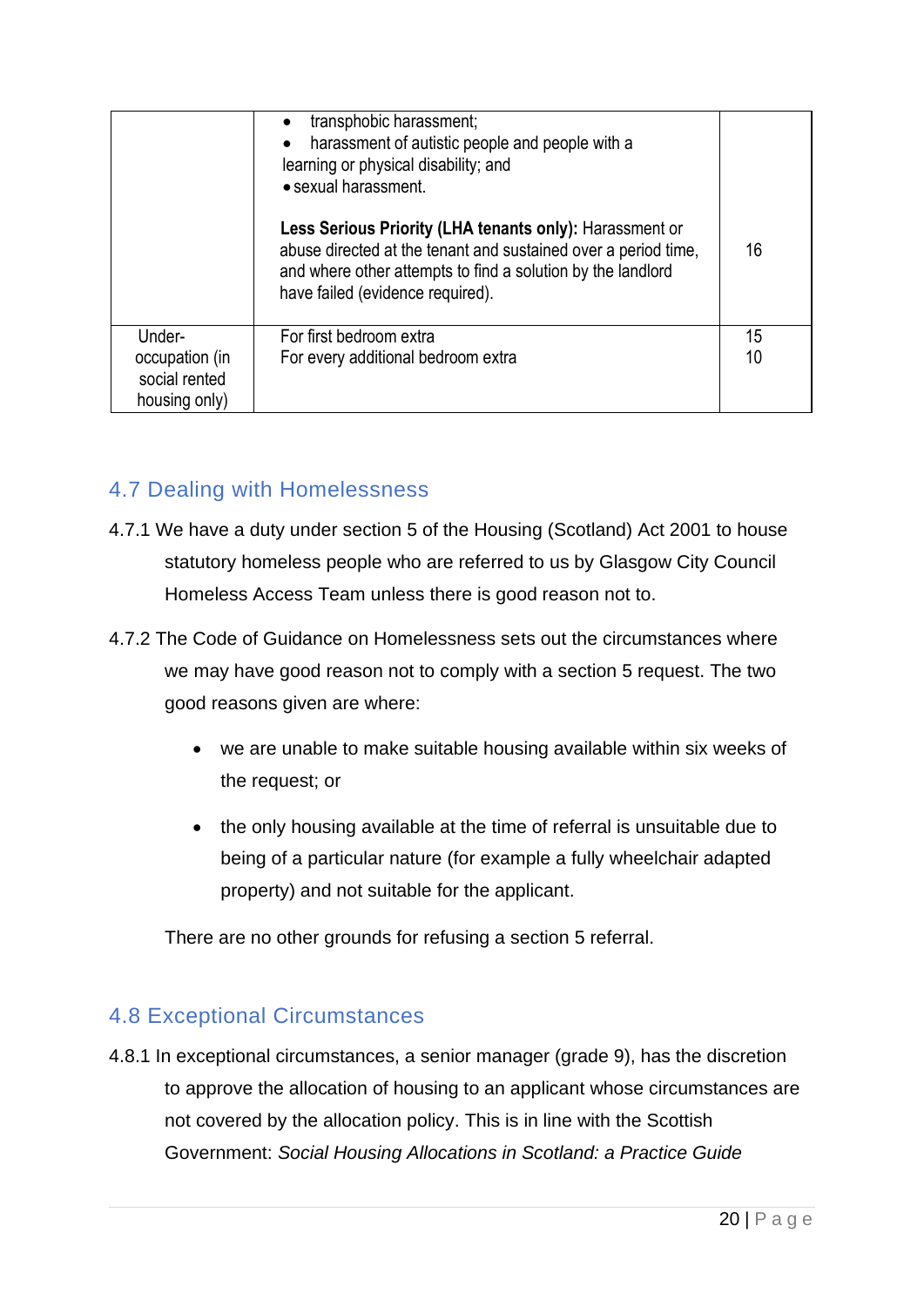(February, 2019). This will only apply where applicants have an exceptional level of need, greater than others on the list and/or where the circumstances are so extreme or unusual that the allocation policy cannot adequately assess and prioritise them.

4.8.2 The power of discretion should not be required on a regular basis and a clear audit trail kept on the reasons for the allocation. The number of exceptional circumstances cases will be reported to the Management Committee in the Customer Service Team quarterly performance reports.

## 4.9. Local Lettings Plan

- 4.9.1 Glasgow City Council's annual Local Lettings Plans set out the expected inputs and outputs in terms of housing access for households affected by homelessness. This is subject to the Section 5 Process between the Health and Social Care Partnership (HSCP) and Housing Associations operating in the city.
- 4.9.2 As Glasgow City Council no longer owns housing stock, there is a reliance on housing associations to meet its statutory obligations in relation to the Section 5 Referral Process.
- 4.9.3 We will continue to work in partnership within Glasgow City Council Local Letting Community (LLC) and the Homelessness Services of the City Council to ensure we provide the required number of housing offers and settled lets for homeless applicants.
- 4.9.4 Our own Annual Lettings Plan will reflect this requirement.

## 4.10 The Annual Lettings Plan and Priority to Reasonable Categories

4.10.1 We will assess housing need annually through our Annual Lettings Plan. The rationale for having a Lettings Plan is to monitor general housing trends and specific patterns of need on our waiting lists. Targets for allocations can then be modified to reflect actual levels of need and demand with estimated turnover of stock.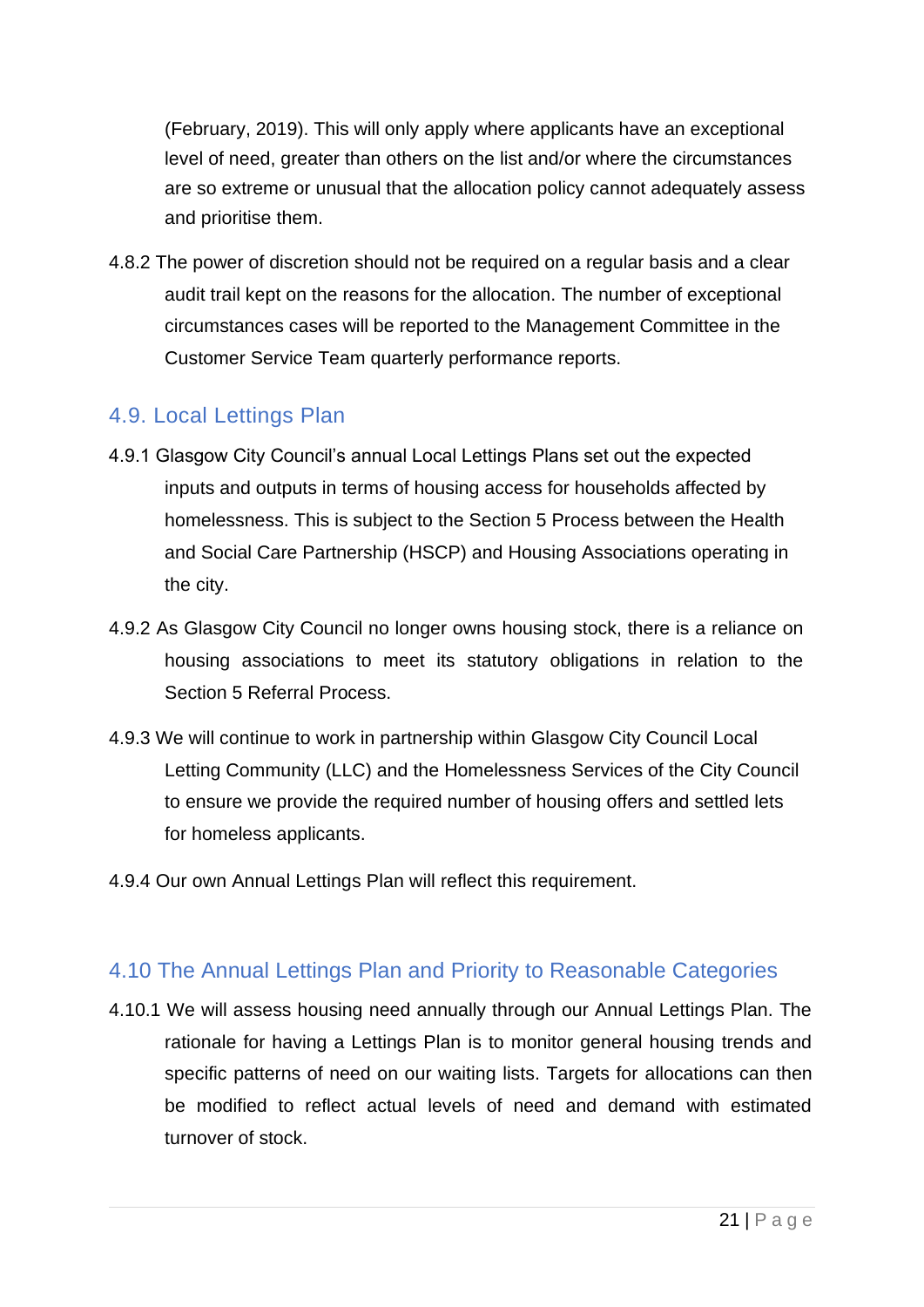- 4.10.2 The Annual Lettings Plan, approved each year by the Management Committee, is based on the number of lets we expect to get in a year against the percentage we plan to make to each of the waiting list categories. The Plan will be presented to the April or May meeting of the Management Committee for approval.
- 4.10.3 The targets make up an indicative guide for staff to allocate rather than a fixed quota. The Annual Lettings Plan quota will remain in line with our legislative requirements whilst allowing us to take account of local circumstances, for example demolition, a regeneration strategy or newbuild development.

#### 4.11 Protocols

4.11.1 To support sustainable tenancies, our staff can employ a number of working relationships with public, private and third sector organisations. This includes, for example, Social Work services or Women's Aid. The purpose of a protocol arrangement is to work in a co-ordinated way to meet the particular needs or vulnerabilities of a person or group of people. Any agreed protocol arrangement will be included in the Annual Lettings Plan.

## 4.12 MAPPA

- 4.12.1 Under the Management of Offenders etc. (Scotland) Act 2005, local authorities, the Scottish Prison Service, and health boards, have a legal duty as the 'Responsible Authorities' to assess and manage potential risks related to high offenders under Multi Agency Public Protection Arrangements (MAPPA).
- 4.12.2 Whilst we are not involved in assessing and managing the risk related to the release and re-housing of high-risk offenders, we do have a duty to cooperate with the agencies who do, specifically under the National Accommodation Strategy for Sex Offenders (NASSO). Co-operation includes, but is not restricted to, the exchange of information.
- 4.12.3 We acknowledge our Duty to Co-Operate under Part 6 of these arrangements. Where required, our Link Officer will liaise with Glasgow City Council's Sex Offender Liaison Officer (SOLO) and consider our role and responsibilities.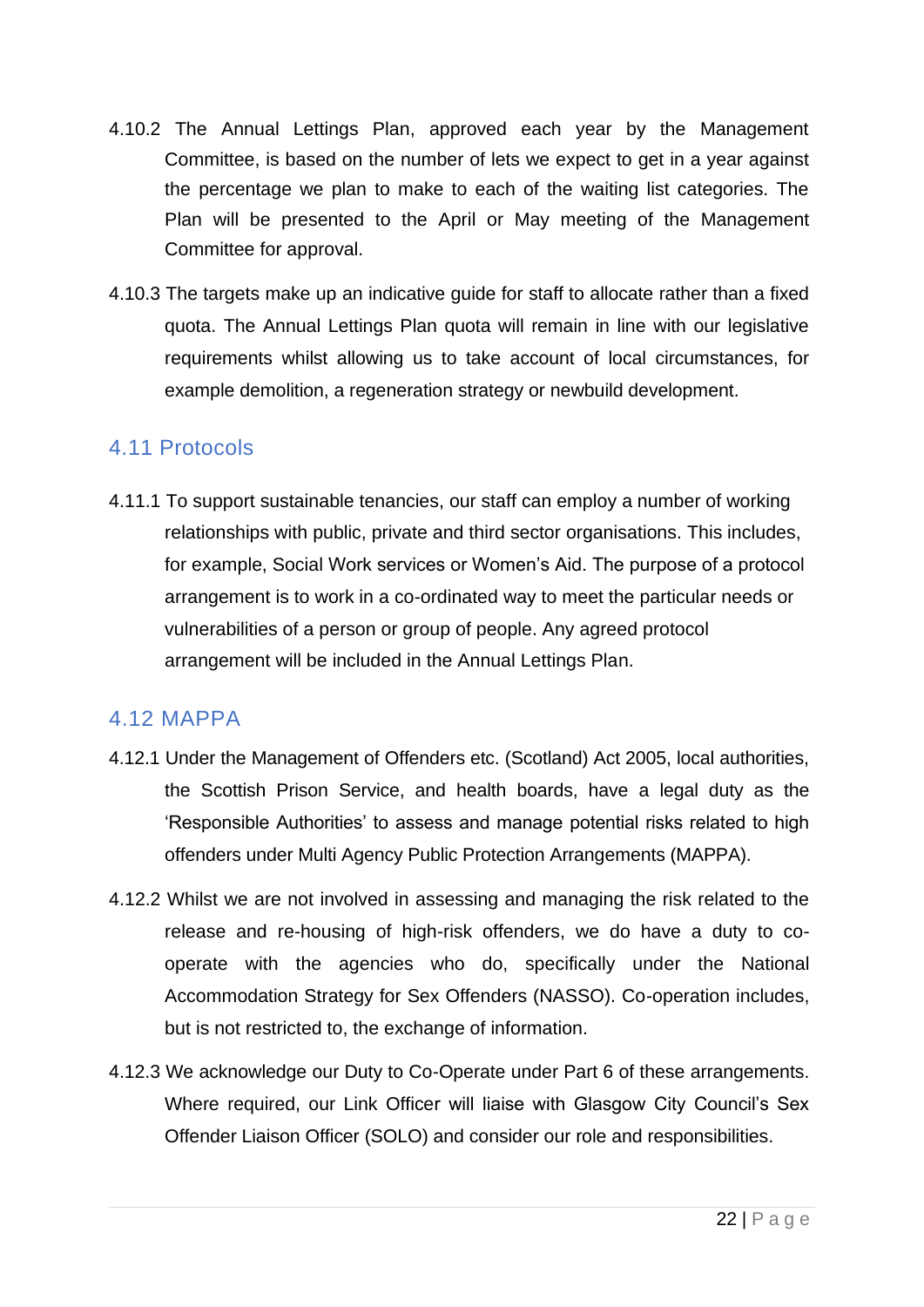# Section 5: Suspensions, Bypassing and Deferring

Any decision not to make an offer of housing to a housing list applicant who has provided all the relevant information to support their application can only be taken under certain circumstances.

## 5.1 Bypassing

- 5.1.1 Applicants on the general housing or transfer list can be bypassed if they fail to respond to all reasonable efforts to contact them to carry out a home visit or provide the appropriate information required to support their application and confirm their points.
- 5.1.2 Applicants can also be bypassed for an offer of housing when they have specified that they do not want to be considered for a particular property type/street/close, for a period of time. This will be regularly reviewed.

#### 5.2 Deferral

5.2.2 Likewise, the decision to defer an offer of housing for, for example health, family or employment reasons, must be agreed with the applicant for a set period of time and reviewed regularly.

#### 5.3 Suspensions

- 5.3.1 In certain, more serious circumstances, a suspension can be applied to a housing application meaning no offers of housing will be made for a specified period of time unless certain circumstances have changed, condition(s) have been met, or a set period of time has passed.
- 5.3.2 A suspended applicant will be advised of the decision to suspend their application in writing, including information on their right to appeal through the internal and external appeals processes.

## 5.4 Legal Framework for Suspensions

5.4.1 Section 6 of the Housing (Scotland) Act 2014 ("the 2014 Act") provides additional powers to impose suspensions on applications for social housing.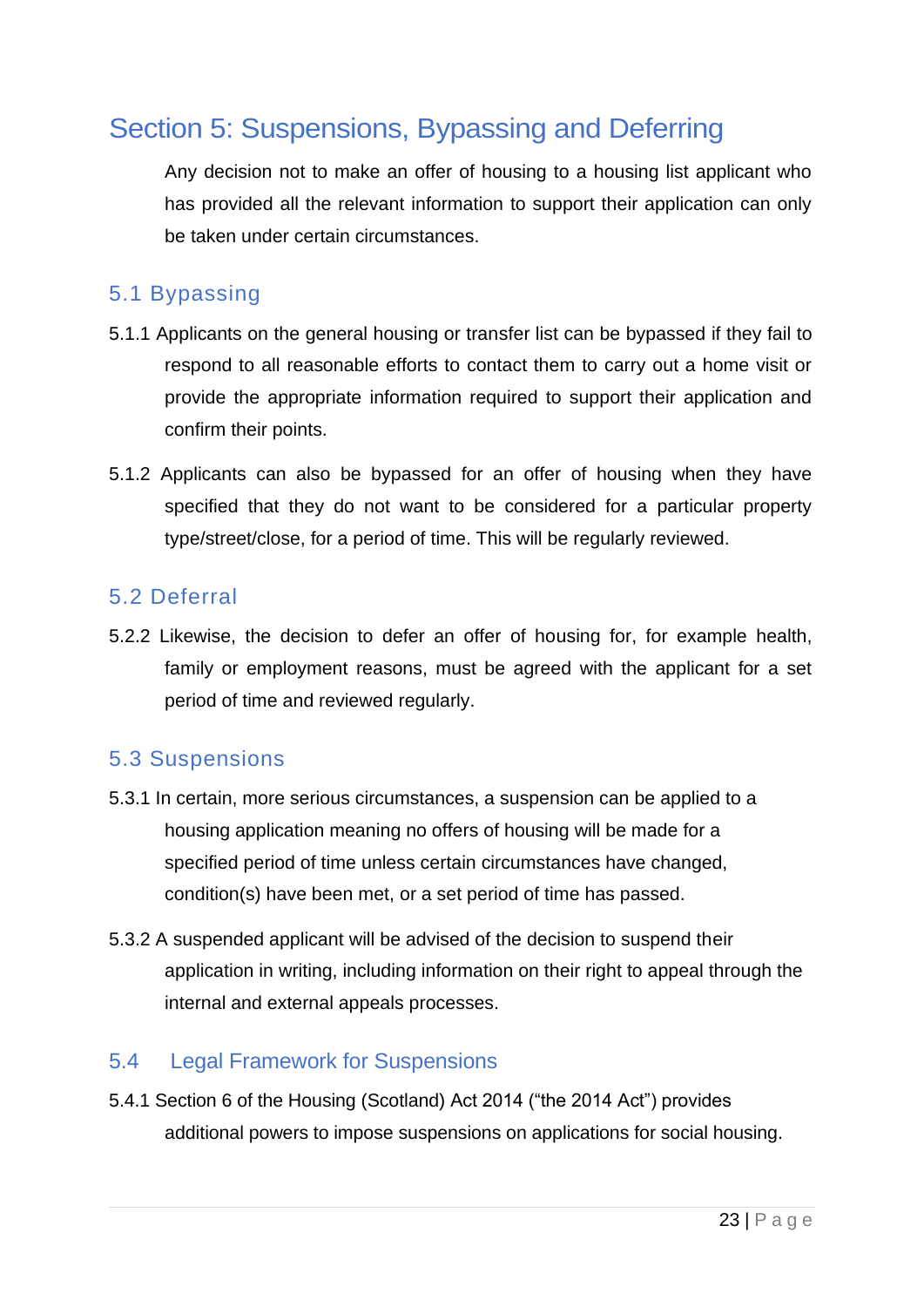Section 6 amends the Housing (Scotland) Act 1987 ("the 1987 Act") to introduce a new section 20B.

- 5.4.2 Appendix 1 provides details of the types of suspensions which can be applied and the timescales or conditions that must be met before a suspension is lifted.
- 5.4.3 Applicants who have been suspended under section 20B have the right to appeal against their suspension. The first stage is an internal appeal to the appropriate head of department, followed by the Chief and Executive Officer and Chair of the Management Committee.
- 5.4.4 If, following the internal appeal process, the applicant remains dissatisfied with the decision, a complaint can be made through the Complaints Handling Procedure and/or legal advice sought to lodge an appeal to the sheriff, by summary application.
- 5.4.5 Applicants currently have 21 calendar days from the date that they were informed of the decision to suspend the application, to lodge an appeal to the sheriff.

## 5.5 Removal from the List

Removal from the list will only be carried out in the following circumstances:

- the applicant has been offered a tenancy by us and this has been accepted
- the applicant has made a request to be removed from the list in writing, including by email
- the applicant has died
- the applicant has not responded to the ongoing review process which includes a minimum of three letters being sent over a period of 30 working days.

The next section outlines tenancy changes.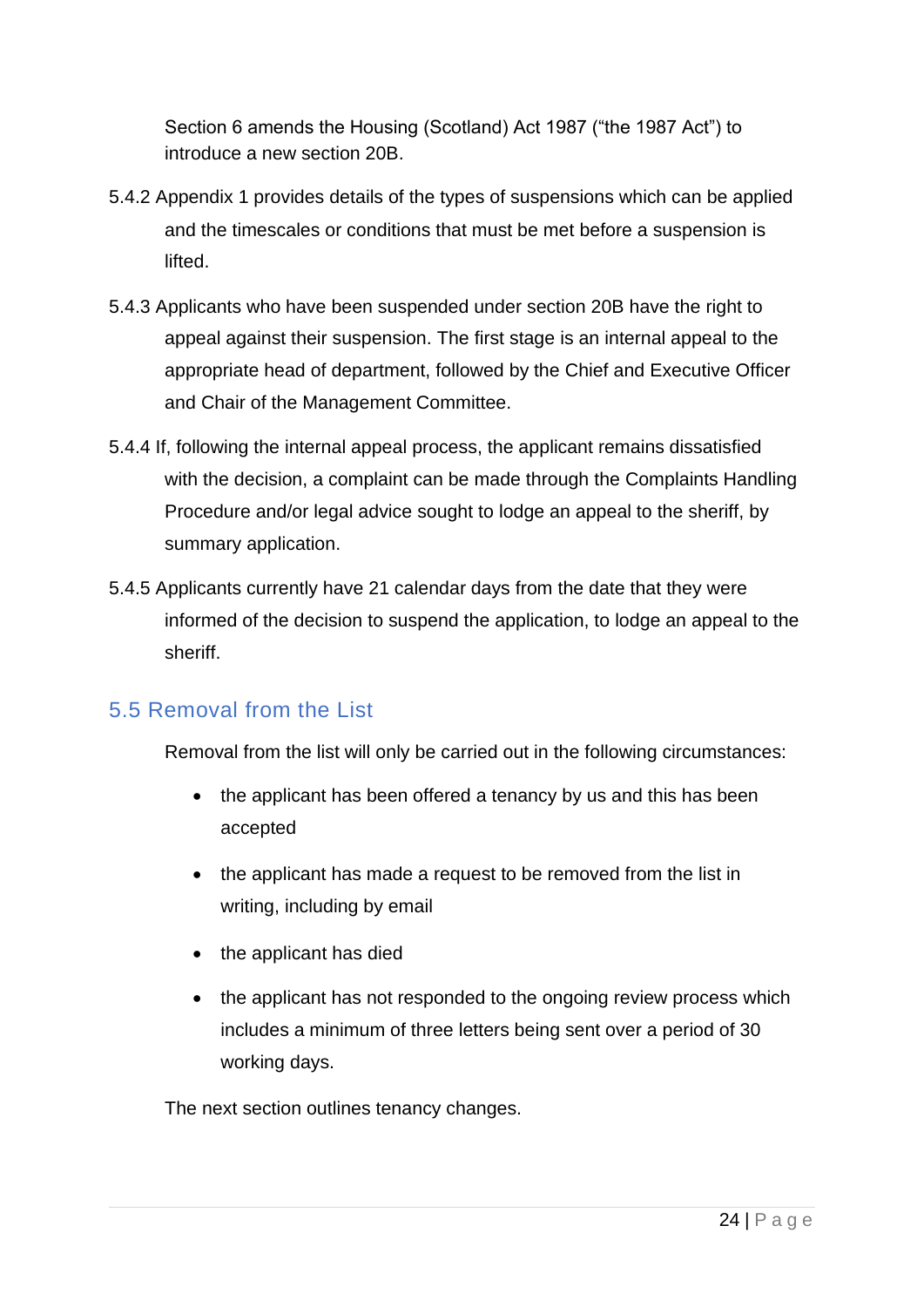# Section 6: Changes of Tenancy

The allocation of properties based on housing need and reasonable preference categories supports staff to make the best use of our available housing stock.

In addition to the allocation process, tenants, household members and others have the right to apply for certain tenancy changes as part of their Scottish Secure Tenancy (SST) agreement. The includes the right to succeed to a Scottish Secure Tenancy; pass on their tenancy to another member of their household; temporarily sub-let their tenancy; apply to be a joint tenant; and apply to exchange with another social landlord tenant or private tenant.

## 6.1 Succession

- 6.1.1 If a tenant dies, a member of the household can apply to succeed the tenancy and become the tenant or joint tenant under the provisions of the Housing (Scotland) Act 2001, as amended by the Housing (Scotland) Act 2014.
- 6.1.2. The law sets who in the household is eligible as a 'qualified person' to succeed the tenancy. If it is a joint tenancy, the joint tenant automatically remains with the other tenant(s). Where there is no joint tenant, the order of priority is specified as follows:

1)the tenant's spouse or civil partner, providing that the house has been their only or principal home at the time of the tenant's death;

2)if (1) does not apply, then the tenancy may be offered to a member of the tenant's family, providing that it was their only or principal home for at least 12 months, at the time of the tenant's death;

3)if neither (1) nor (2) applies then the tenancy may be offered to the carer, providing that the carer gave up their only or principal home in order to move in with the tenant and that it was their only or principal home for at least 12 months, at the time of the tenant's death.

6.1.3 A 12 months qualifying period for succession applies to all members of the household, including a co-habiting partner (where there is no marriage or civil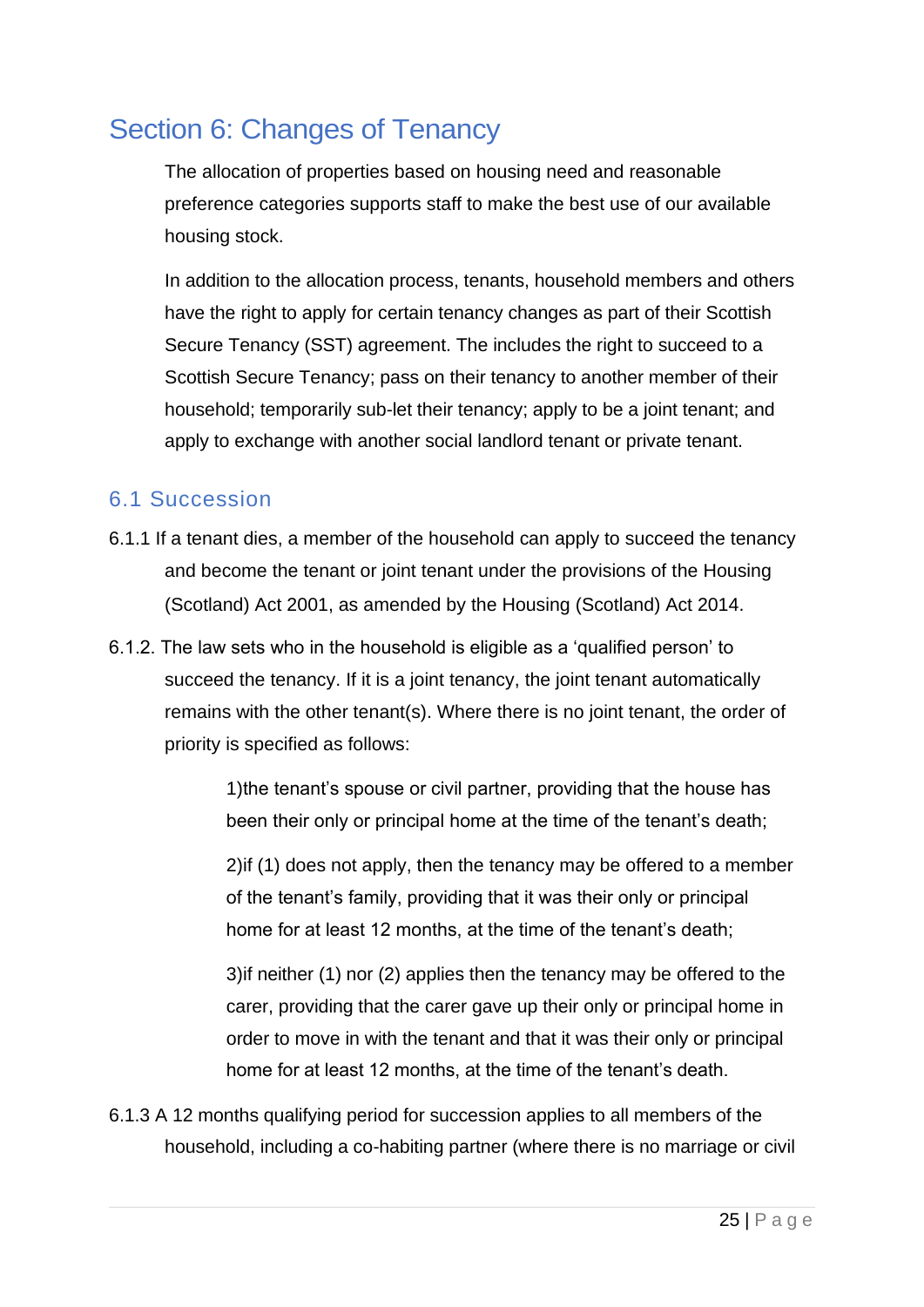partnership). The minimum 12 months qualifying period also applies to family members and carers.

- 6.1.4 The 12 months qualifying period only begins when the person in question, or the tenant, officially notifies us that they have moved in.
- 6.1.5 The type of tenancy given after succession is a full Scottish Secure Tenancy.
- 6.1.6 Where a house has been substantially adapted or specifically designed for an applicant or tenant with specific needs, the tenancy can only be succeeded if a member of the household at the time of succession has a requirement for the same type of property. If there are no requirements, then those tenants who would otherwise be eligible to succeed the tenancy will be made an alternative reasonable offer of accommodation. The applicant has the right to appeal the decision, including raising a summary action in the sheriff court.

## 6.2 Assignation

- 6.2.1 If a tenant needs to move out of their home or cannot live in their home due to their health, they can apply to assign the tenancy to a member of the household under the provisions of the Housing (Scotland) Act 2001, as amended by the Housing (Scotland) Act 2014.
- 6.2.2 The applicant (the assignee) must have had our previous permission to reside in the property and have lived there as their only or principal home for at least 12 months prior to the date of application.
- 6.2.3 The applicant must apply to us in writing and meet all of the following conditions:
	- the applicant would be threatened with homelessness
	- the house does not become substantially underoccupied as a result of the assignation. In the case of a refusal for underoccupation, we will discuss alternative options for re-housing, including by application through our housing list.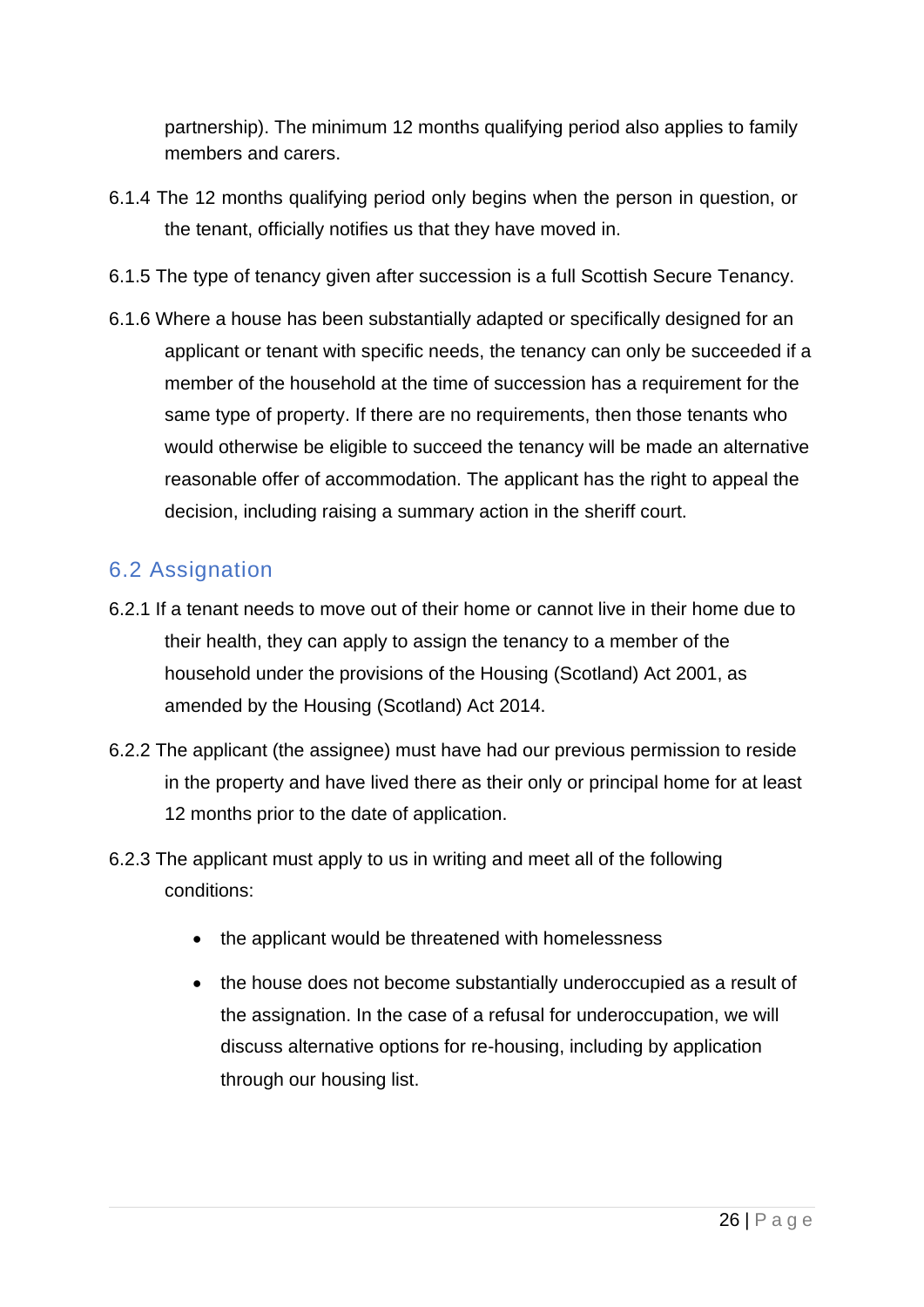- we are satisfied that there are no tenancy issues, for example rent arrears or anti-social behaviour and the applicant will be a suitable tenant.
- 6.2.4 We will provide consent or reasons for refusal within one month of receiving the application. The applicant has the right to appeal under the internal appeals process.

## 6.3 Sub-letting

- 6.3.1 We will consider an application from a tenant to sub-let their property in line with Part 2 of Schedule 5 of the Housing Scotland (2001) Act and where grounds set out in Subsection (3) of Part 2 of Schedule 5 do not apply.
- 6.3.2 A tenant must have lived continually within their tenancy for at least 12 months before we can accept an application to sub-let. The application to sub-let will only be considered from those applying to sublet their property on a temporary basis, to a maximum of one year. The application must be in writing and include details of the proposed charges the tenant intends to apply, including a deposit or any other payment in relation to the transaction.
- 6.3.3 A copy of the proposed sub-let tenancy agreement will be requested as part of the application to sub-let.
- 6.3.4 The property will stay in the name of the tenant who will remain legally responsible for the terms and conditions of the Scottish Secure Tenancy, including payment of rent, condition of property, and conduct of the person subletting the property. Additionally, the sub-let cannot succeed to the tenancy.

## 6.4 Joint Tenancy

- 6.4.1 We will consider an application for joint tenancy in line with Housing (Scotland) Act 2001, Section 11 (5) as amended by 5.2 Section 12(1) of the 2014 Act.
- 6.4.2 Before a tenant can request to have someone added to their tenancy agreement as a joint tenant they must apply in writing for permission. The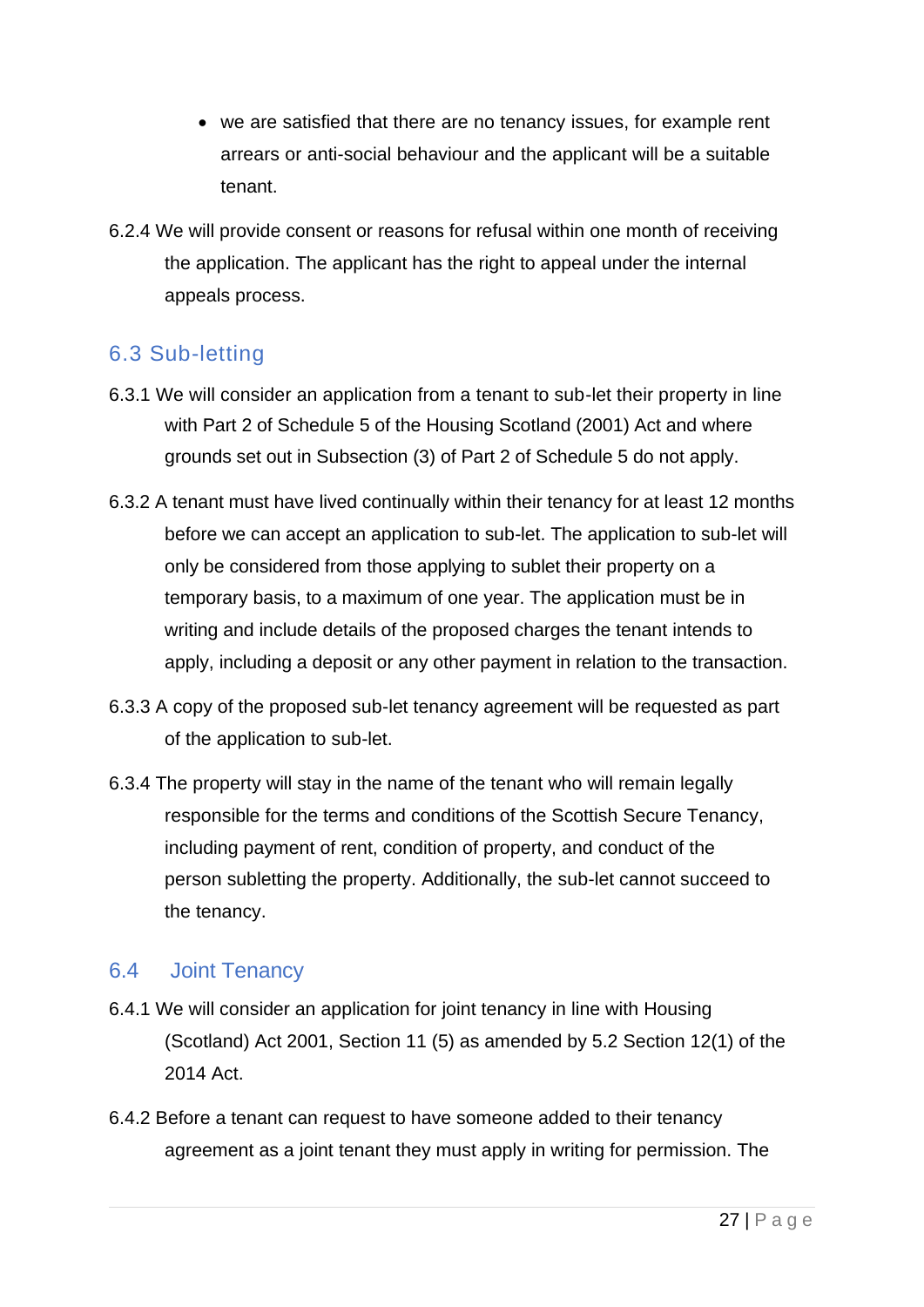person the tenant wants to add as joint tenant, and any existing joint tenant, must apply in writing along with the tenant.

- 6.4.3 In order to qualify:
	- the proposed joint tenant must have lived at the property as their only or principal home for the 12 months prior to making the application to become a joint tenant ; and
	- the tenant, joint tenant or proposed joint tenant must have notified the landlord that the person they wish to become a joint tenant with is living in the house. The 12-month qualifying period does not start unless we have been formally notified in writing that the person is living in the property as their only or principal home.
- 6.4.4 The 12-month period applies to anyone wanting to be a joint tenant including the tenant's spouse, civil partner or co-habiting partner.
- 6.4.5 We will only refuse permission to create a joint tenancy when there are reasonable grounds for doing so. Possible grounds for refusal are:
	- Person has history of serious anti-social behaviour
	- Person is unlikely to sustain the terms and conditions of tenancy

## 6.5 Mutual Exchange

- 6.5.1 All tenants of a social landlord have the right to exchange homes and tenancies under section 33 of the 2001 Housing (Scotland) Act. This legislation also defines the circumstances under which landlords can refuse them.
- 6.5.2 We may refuse an application for one or more of the following reasons:
	- A notice for eviction has been served on the tenant or the person the tenant has applied to exchange with, or an eviction order is in place
	- Rent arrears and there is no repayment arrangement in place
	- The house has been adapted and no one on the application needs the adaptations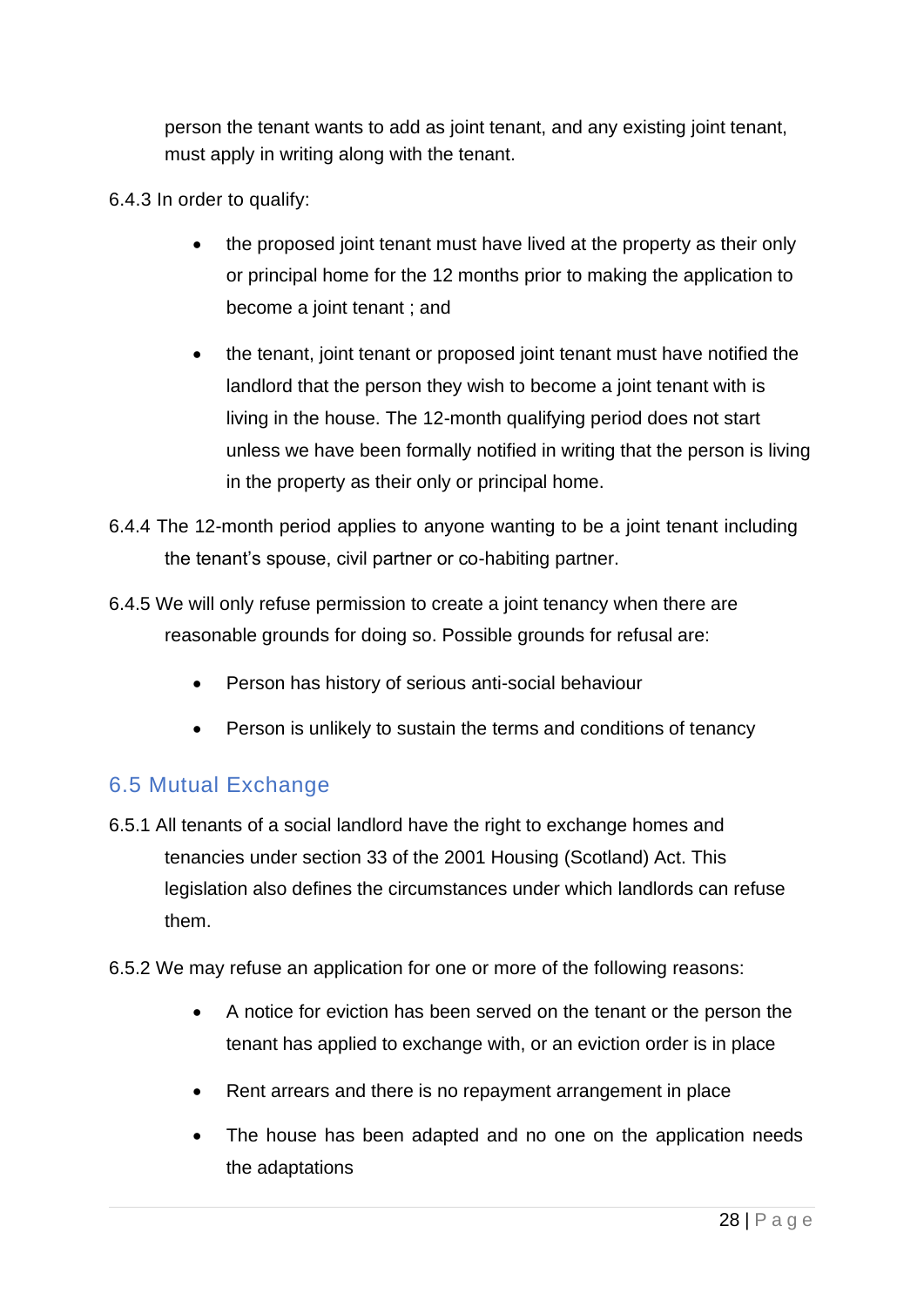- The exchange would result in one of the houses becoming exacerbated by overcrowding or under-occupation One of the applicants for exchange has a Short Scottish Secure Tenancy
- The property is not of a lettable standard.
- 6.5.3 We will also consider mutual exchange applications from private rented sector tenants, including those in mid-market rent tenancies. Staff will ensure that LHA tenants are advised of the potential risks involved in exchanging to an insecure or shorter-term tenancy from a Scottish Secure Tenancy.
- 6.5.3 If we refuse an application to exchange homes, we will provide confirmation of this in writing citing the reasons why.
- 6.5.4 Tenants of Linthouse Housing Association can access the HomeSwapper mutual exchange service free of charge. The HomeSwapper website gives information about tenants in the Govan area who are registered to exchange houses, in addition to people who want to move from outside the area.

## 6.6 Tenancy Change: Appeals

6.6.1 We will provide consent or reasons for refusal within one month of receiving an application for any of the tenancy changes as outlined. The applicant has the right to appeal under our internal and external appeals processes (see Section 8).

# Section 7: Appeals, Complaints and Legal Action

## 7.1 Appeals

7.1.1 If an applicant is unhappy about points which have been allocated to them; tenancy change decisions; or how properties have been allocated in line with our Allocation Policy, then appeals can be made through our internal and external appeals processes (see appendix 2).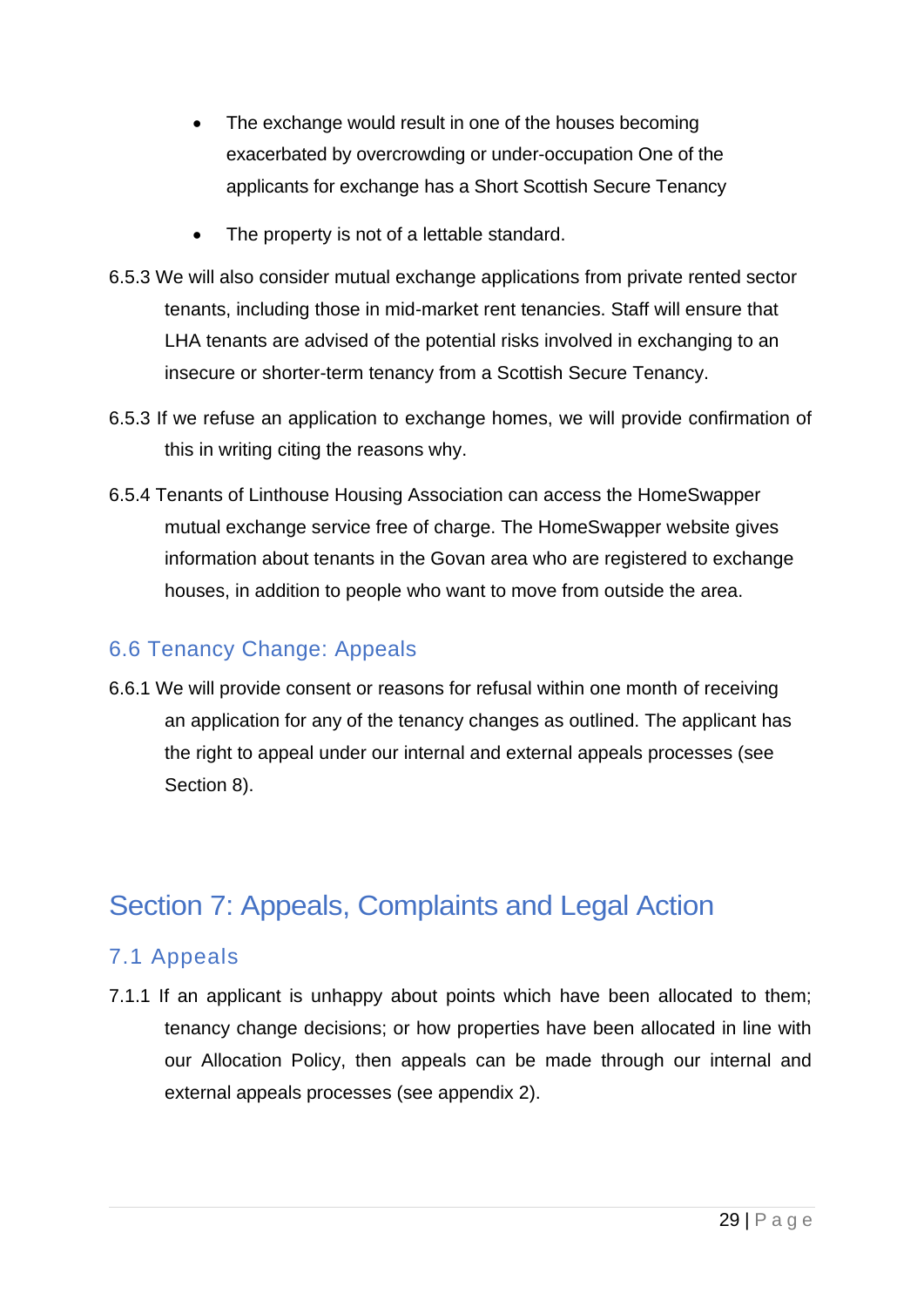## 7.2 Complaints

- 7.2.1 Our complaint handling procedure was established by the Scottish Public Services Ombudsman (SPSO).
- 7.2.2 In accordance with housing law, we provide our tenants with thorough information pertaining to our complaint handling process. Moreover, we also advise all service users on their right to complain.
- 7.2.3 A complaint is defined as:

"An expression of dissatisfaction by one or more members of the public about the housing association's action or lack of action, or about the standard of service provided by or on behalf of the housing association".

7.2.4 Following our internal appeals process, if a customer remains dissatisfied about how we applied the Allocation Policy or administered the process, the complaint will be dealt with through our Complaint Handling Process. This includes escalating the complaint to the Scottish Public Services Ombudsman (SPSO).

## 7.3 Legal Action

7.3.1 In addition, legal advice can be taken to appeal a decision by raising a summary action in the sheriff court.

# Section 8: Monitoring and Review

## 8.1 Monitoring

- 8.1.1 We will regularly monitor the Allocation Policy in practice against delivering our policy objectives. This includes monitoring who is being allocated properties against our Annual Lettings Plan and letting quotas. We will make this information readily available to our customers
- 8.1.2 In addition, regular reports will be submitted to our Management Committee on performance related to the re-let and allocation of our properties, including performance against Glasgow City Council Local Letting Plan. This will include any appeals up to and including legal action.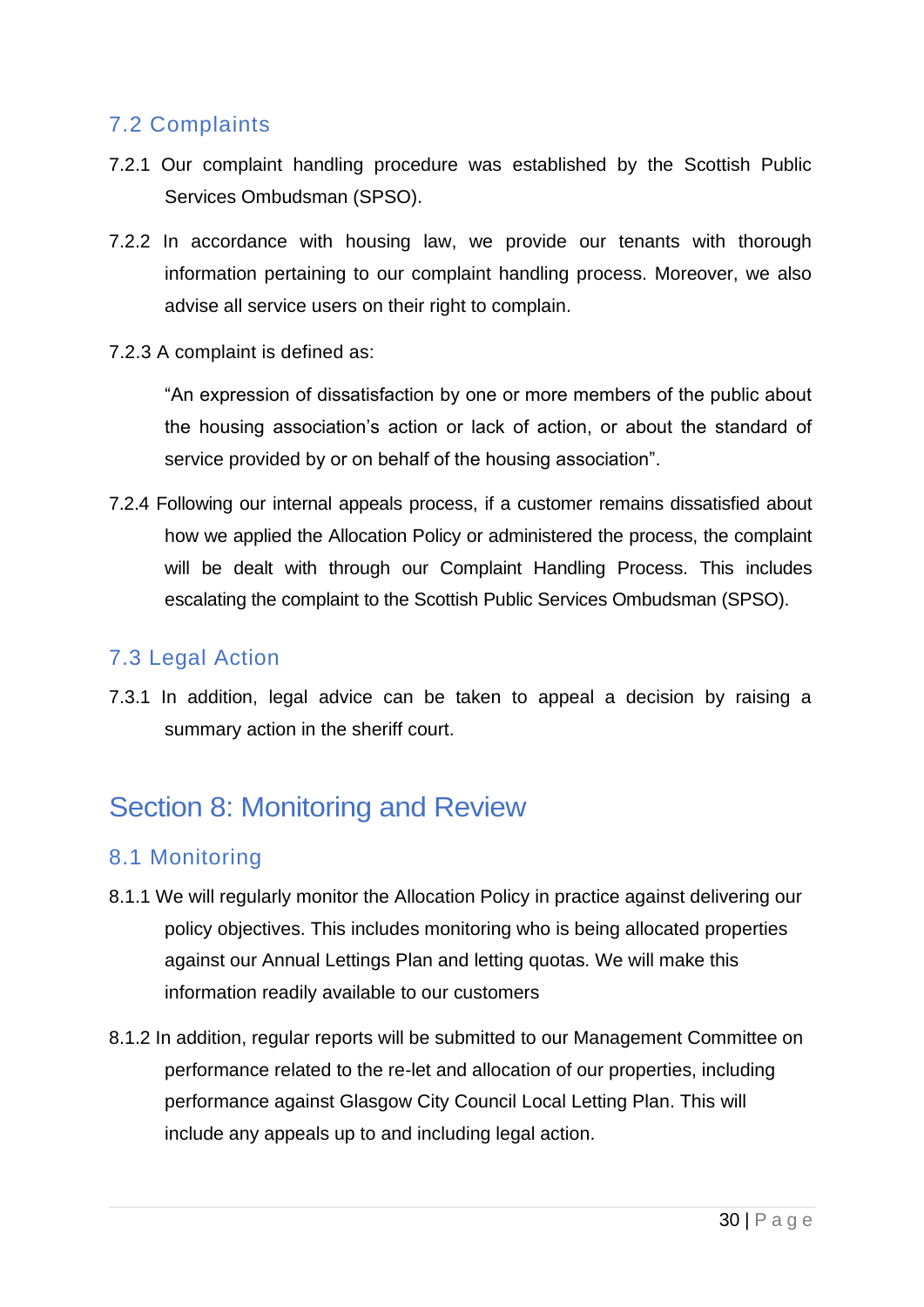#### 8.2 Review of The Housing List

- 8.2.1 In order to help ensure that the information held on our housing list is up-todate and that each applicant still wishes to be considered for housing by the Association, the list will be subject to an ongoing review process.
- 8.2.2 At the time of the review, the Association will ask applicants to confirm (i) that they still want to remain on our housing list, (ii) any changes to their circumstances (iii) any information that may be required as part of our regulatory requirements, for example equalities information. Applicants indicating a change of circumstances will have their application re-assessed and will be advised of their new status.
- 8.2.3 The review will be done by post and where no response is received within 30 working days the application will be cancelled. The Association will then send a second letter advising that the applicant has been cancelled with advice to contact the office within one week if they wish their application to be reinstated.

#### 8.3 Review of Policy

8.3.1 This Policy will be reviewed every 3 years to ensure that the appropriate amendments are made. All staff and relevant third parties will be informed. Continuously subjecting our Policy to review will ensure that its effectiveness is maintained, and that it meets legal and good practice requirements.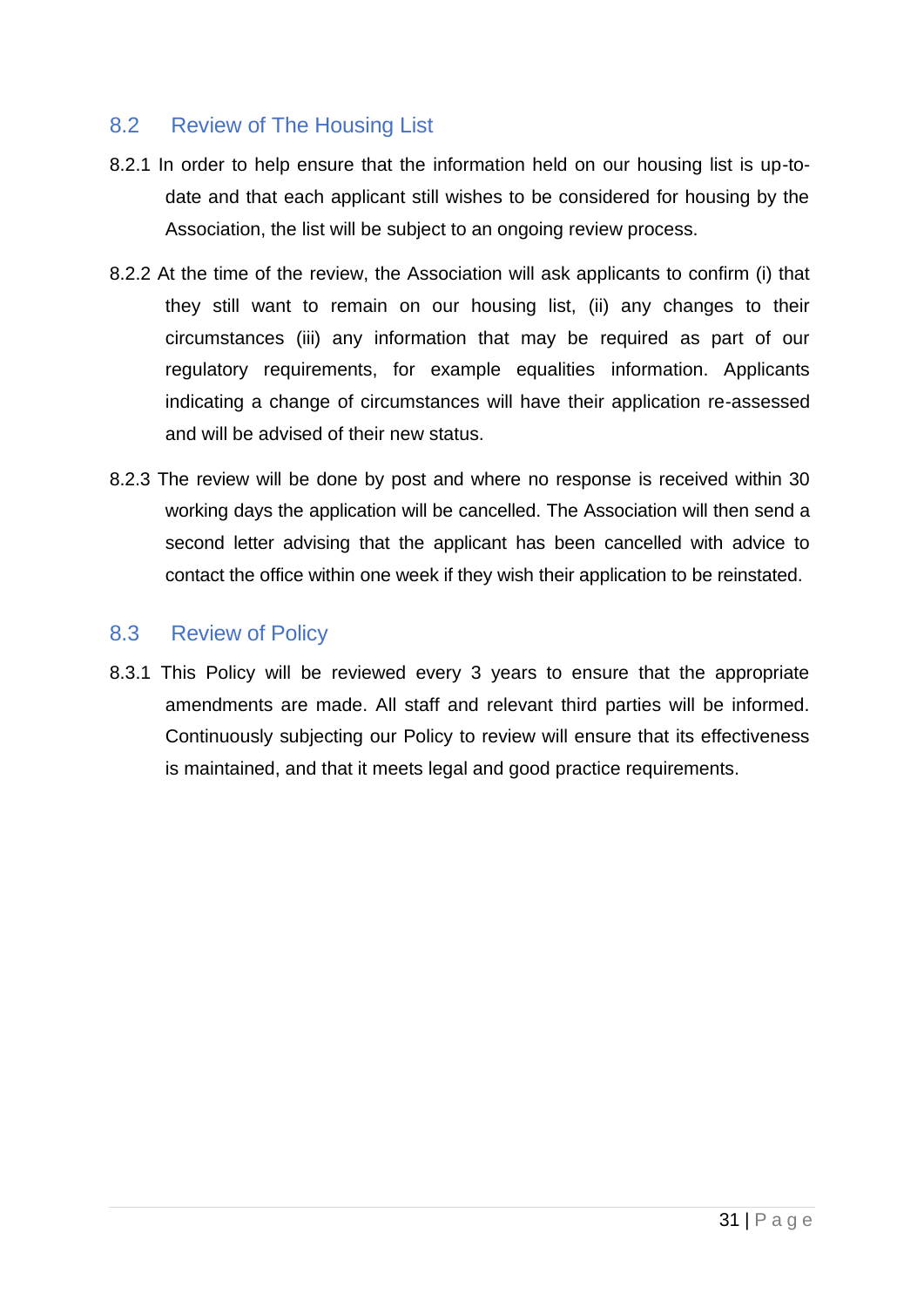1.1 Evidence

The evidence required to support a housing application suspension will be sought from the housing application form, previous tenancy reference(s), or any other agency as required. Applicants must be notified of the reason(s) for suspension in writing, along with timescales and any action that can be taken to lift the suspension. The written confirmation will also include details on the right of appeal and the process for doing so.

| <b>Reason for</b><br>suspension | <b>Details</b>                                                                                                                                                                                                                                                                           | <b>Timescale for</b><br><b>Suspension</b><br>and/or Conditions<br>for Lifting the<br><b>Suspension</b>                                      |
|---------------------------------|------------------------------------------------------------------------------------------------------------------------------------------------------------------------------------------------------------------------------------------------------------------------------------------|---------------------------------------------------------------------------------------------------------------------------------------------|
| Antisocial behaviour            | 1. Antisocial behaviour against<br>another person in the locality of a<br>house occupied by them<br>Antisocial behaviour or a course of<br>2.<br>conduct amounting to antisocial<br>behaviour in relation to an employee<br>of the social landlord in course of<br>making an application | For serious ASB<br>resulting in criminal<br>conviction and/or<br>eviction, or for ASB<br>conduct towards an<br>employee of LHA: 3<br>years. |
|                                 | 3. A course of conduct amounting to<br>harassment of such a person<br>amounting to antisocial behaviour<br>Evidence required:<br>• the nature, frequency and                                                                                                                             | For less serious course<br>of conduct: 12 months<br>suspensions or<br>consider a short SST.                                                 |
|                                 | length of the conduct;<br>the extent to which the conduct<br>arises because of acts or<br>omissions of people other than                                                                                                                                                                 |                                                                                                                                             |
|                                 | the tenant;<br>the effect the conduct is<br>having on other people; and<br>ny other action taken, or capable of                                                                                                                                                                          |                                                                                                                                             |
|                                 | being taken, by the landlord to<br>Timescale for ASB must be within<br>three years of the date of application,                                                                                                                                                                           |                                                                                                                                             |

Table 5: Suspension Categories and Timescale for Suspension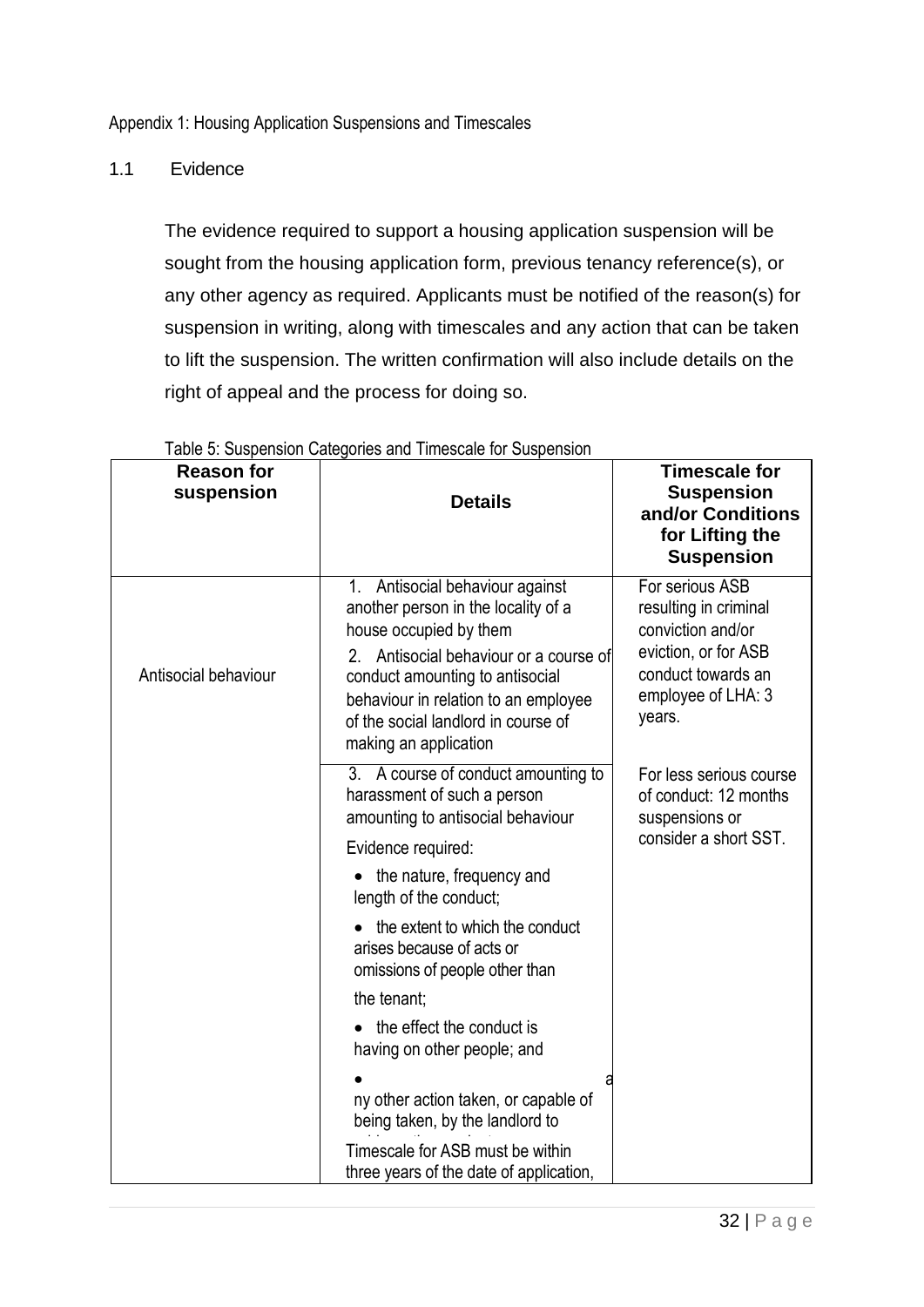|                                               | unless in exceptional circumstances.<br>Management approval required for<br>any ASB over three years from date<br>of application.                                                                     |                                                    |
|-----------------------------------------------|-------------------------------------------------------------------------------------------------------------------------------------------------------------------------------------------------------|----------------------------------------------------|
|                                               | Applicant, or person applicant resided<br>with, has been convicted of -                                                                                                                               | 3 years                                            |
| Previous convictions                          | 1. Using the house or allowing<br>a house to be used for immoral<br>or illegal purposes; or                                                                                                           |                                                    |
|                                               | 2. An offence punishable by<br>imprisonment which was committed in<br>or in the locality of a house occupied<br>by them                                                                               |                                                    |
| Recovery of possession<br>(previous eviction) | This ground allows for suspension<br>where there has been an order for<br>recovery of possession under certain<br>Acts being -                                                                        | 3 years                                            |
|                                               | (i) the Housing (Northern<br>Ireland) Order 1983<br>(ii) the Housing Act 1985<br>(iii) the Housing (Scotland) Act 1987<br>(iv) the Housing (Scotland) Act 1988<br>v) the Housing (Scotland) Act 2001. |                                                    |
|                                               | 1. A previous tenancy of the<br>applicant has been terminated by the<br>landlord using the s18 abandonment<br>notice procedure                                                                        | 3 years                                            |
| Abandoning or<br>neglecting a property        | 2. The applicant's interest in a<br>previous tenancy was terminated by<br>the landlord using the s20<br>abandonment by a joint tenant<br>notice procedure                                             | 3 years                                            |
|                                               | 3. Neglect: A previous tenancy was<br>terminated by the landlord on the<br>basis of ground 3 (condition of<br>property) or 4 (condition of furniture)<br>of the 2001 Act                              | 3                                                  |
|                                               | 4. Neglect: a tenant or joint tenant of<br>Linthouse Housing has neglected<br>the condition of their home                                                                                             | Until the condition of the<br>property is improved |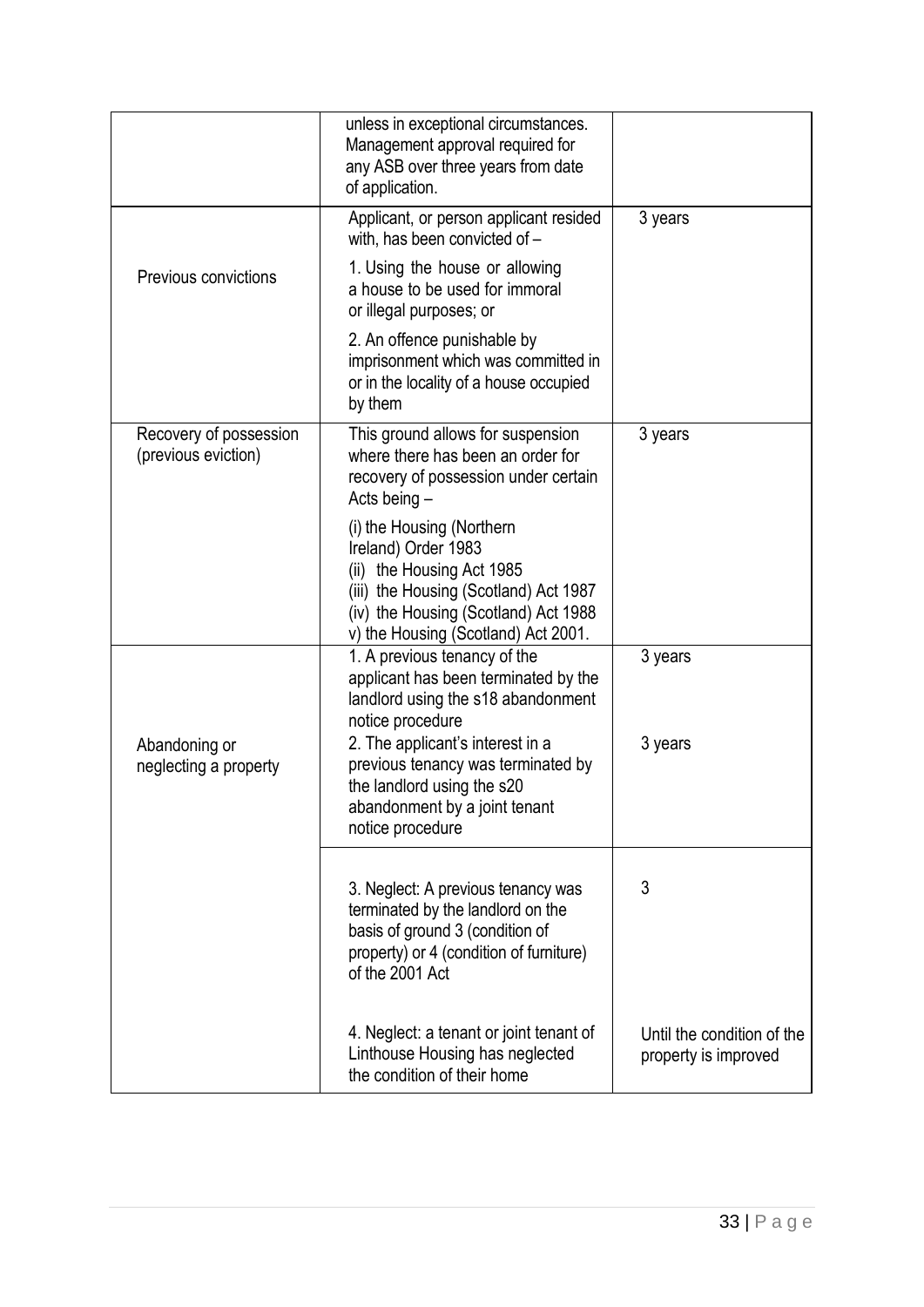| Rent arrears or other<br>tenancy debt         | Where there is or was any<br>outstanding liability for payment of<br>rent or otherwise in relation to a<br>house which is attributable to the<br>applicant's tenancy of the house. The<br>amount of the outstanding liability is<br>more than 1/12 of the annual amount<br>payable (i.e., more than one month's<br>rent payment is outstanding) or there<br>is no appropriate repayment<br>arrangement in place i.e., s20 (2A) of<br>the 1987 Act is satisfied. | Until the debt has been<br>cleared or a repayment<br>arrangement agreed<br>and repaid for a<br>minimum of 3 months.                                                                                                                                                                                                  |
|-----------------------------------------------|-----------------------------------------------------------------------------------------------------------------------------------------------------------------------------------------------------------------------------------------------------------------------------------------------------------------------------------------------------------------------------------------------------------------------------------------------------------------|----------------------------------------------------------------------------------------------------------------------------------------------------------------------------------------------------------------------------------------------------------------------------------------------------------------------|
|                                               | Where legal action has been raised<br>for rent arrears and there is ongoing<br>court action.                                                                                                                                                                                                                                                                                                                                                                    | Until the court action is<br>concluded, following<br>which, if the applicant<br>remains the tenant of the<br>same property, the<br>repayment arrangement<br>agreed and repaid for a<br>minimum of 3 months rule<br>applies, including any<br>outstanding charges in<br>relation to those related to<br>legal action. |
| Making a false statement<br>in an application | Where an applicant has knowingly<br>recklessly<br>made<br>false<br>a<br>or<br>statement in their application form                                                                                                                                                                                                                                                                                                                                               | 6 months                                                                                                                                                                                                                                                                                                             |
| Refusal of previous offers                    | Where an applicant has refused one<br>or more offers of housing and the<br>landlord considers the refusal of that<br>number of offers to be unreasonable                                                                                                                                                                                                                                                                                                        | 6 months                                                                                                                                                                                                                                                                                                             |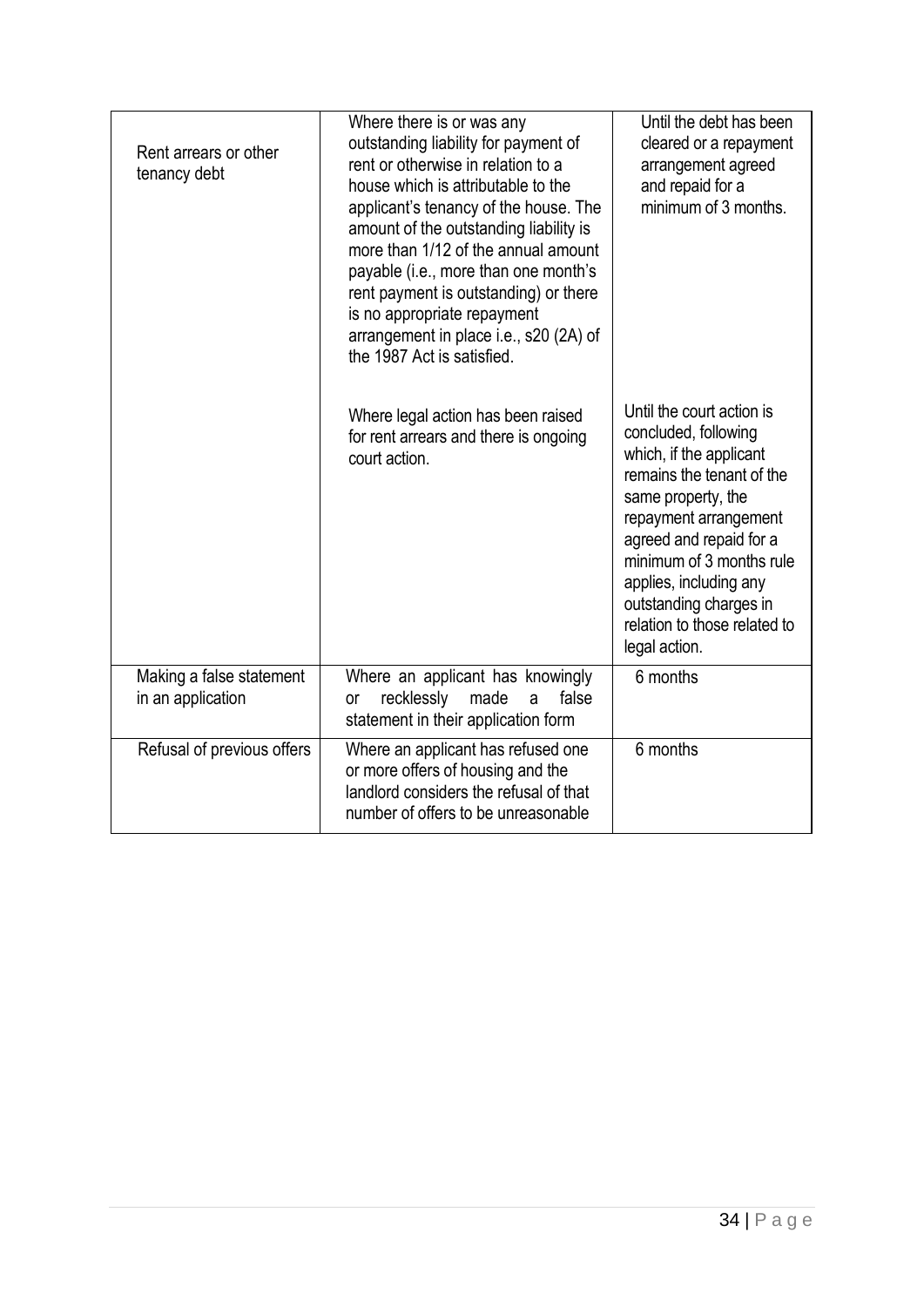# **Internal and External Appeals Process**

#### *Who will deal with my Internal Appeal or Complaint?*

Mark your written appeal with details of why you feel the decision made by Linthouse Housing Association was made unfairly. This could be for the following reasons:

- You feel that the housing allocation points awarded to you were not an accurate reflection of your circumstances and/or in line with our Allocations **Policy**
- You feel that the allocation of a property has made unfairly
- You disagree with the decision to suspend your housing application
- You disagree with the decision made to refuse an application for succession, assignation, joint tenancy, or mutual exchange.

Mark your written appeal for the attention of the Head of Customer Delivery.

If you are unable to submit a written appeal or need help or support to do this, then contact the office and this can be arranged.

#### *What will happen with my Appeal?*

Once we have received your appeal or we will write to you within three working days to acknowledge your appeal and let you know that it is being dealt with.

We will then write to you again within one month of first receiving your written appeal to let you know the outcome. We will try to write you sooner that this if we can.

Where the appeal refers to a **housing application suspension**, we endeavour to assess your appeal as soon as possible. Please be advised that you have 21 calendar days from the date you were informed of the suspension, to lodge an appeal with the sheriff court.

#### *What if I remain unhappy with the outcome?*

If you are unsatisfied with this outcome, and you have not already done so, you can escalate the appeal to the:

• Chief Executive Officer and the Chair of the Management Committee

Again, within three working days you will receive a letter to say we have escalated your appeal to this stage.

Within seven working days of the next committee meeting which will look at your case, you will receive a letter telling you the outcome of your appeal.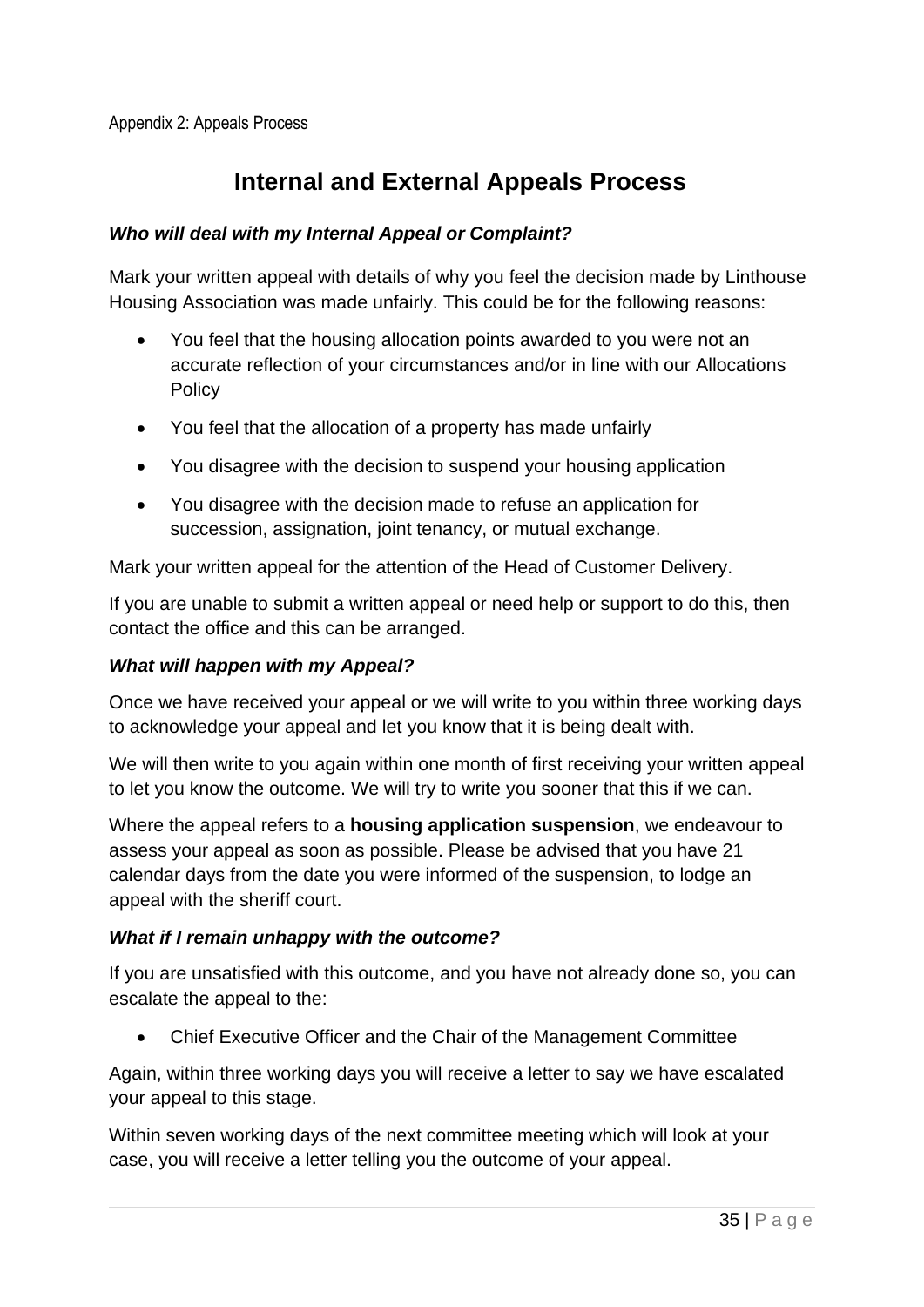#### *What if I am unhappy with this second Appeal?*

Should you still be unsatisfied with the outcome then you can send a further complaint to:

Scottish Public Services Ombudsman Freepost EH641 **Edinburgh** EH3 0BR Tel: 0870 011 5378

The Ombudsman will investigate your case further.

#### **Complaints Handling Further Information**

For further information see Linthouse Housing Association's Complaints Handling Procedure or our Information Leaflet which is available on our website of from us on request. These can be provided in other languages and formats.

#### **External Appeal through the legal/judicial system**

If at any time you feel that we have made wrong decision which is in breach or your rights either as an internal tenant, externally as a housing applicant, or as a section 5 referral homeless referral, you can seek legal advice and pursue a decision you believe to be wrong through legal action. This will usually involve raising a summary action in the sheriff court.

Independent legal advice can be sought from the following providers:

Govan Law Centre 18-20 Orkney Street Glasgow G51 2BZ

Legal Services Agency 134 Renfrew Street Glasgow G3 6ST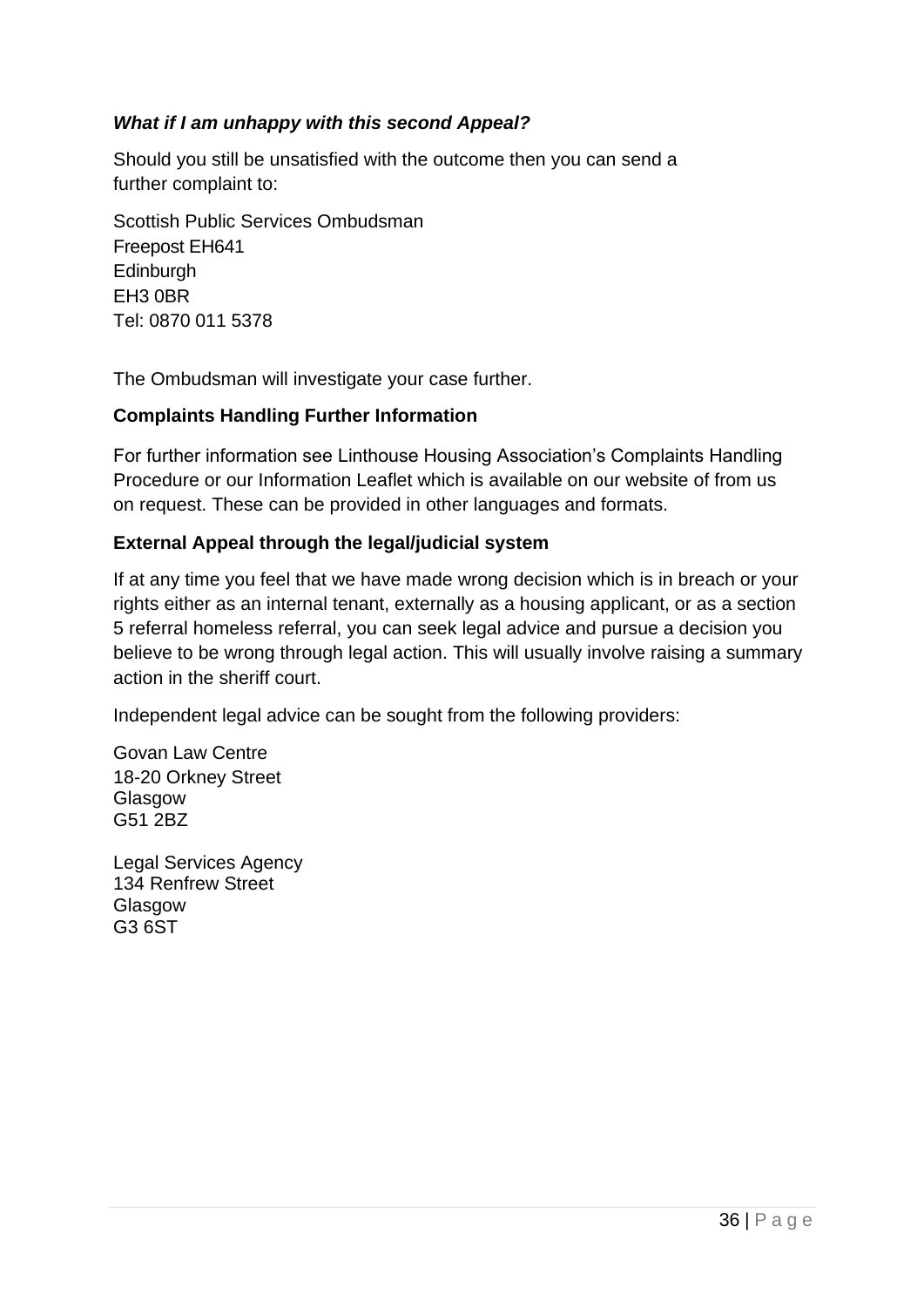| <b>TITLE OF POLICY:</b>                                                                                                                                                            | <b>Equality and Diversity</b><br><b>Policy</b>                                                                                                                                                                                                                                                                                                                                                                                                                                                                           |
|------------------------------------------------------------------------------------------------------------------------------------------------------------------------------------|--------------------------------------------------------------------------------------------------------------------------------------------------------------------------------------------------------------------------------------------------------------------------------------------------------------------------------------------------------------------------------------------------------------------------------------------------------------------------------------------------------------------------|
| <b>Strategic Outcome:</b>                                                                                                                                                          | To support our mission to mission to<br>deliver high quality and cost-effective<br>housing services designed to meet the<br>needs of existing and future customers<br>and sustainable local communities.                                                                                                                                                                                                                                                                                                                 |
| What is the purpose of the proposed<br>Policy?                                                                                                                                     | The purpose of the Allocation Policy is to<br>ensure the allocation of LHA properties<br>in a way that is fair, consistent and<br>transparent                                                                                                                                                                                                                                                                                                                                                                            |
| <b>Protected Characteristic Groups</b><br>affected by the Policy                                                                                                                   | Age;<br>Disability;<br>Gender Reassignment;<br>٠<br>Marriage and Civil Partnership;<br>Pregnancy and Maternity;<br>Race;<br>Religion or Belief;<br>Sex;<br><b>Sexual Orientation</b><br>language and social origin; and<br>other personal attributes                                                                                                                                                                                                                                                                     |
| Who is the target audience of this<br>policy or who is intended to benefit from<br>the proposed policy and how? (ie.<br>employees, service users,<br>management committee etc.)    | Employees, service users, management<br>committee, homeless applicants.                                                                                                                                                                                                                                                                                                                                                                                                                                                  |
| List any existing documents, evidence,<br>research which have been used to inform<br>the EqIA (this must include relevant data<br>used in this assessment)                         | Social Housing Allocations In Scotland: A<br>Practice Guide (SG, February 2019) The<br>Legal Framework for Social Housing<br><b>Allocations: Statutory Guidance</b><br>For Social Landlords (SG, 2018)<br>Assignation, Subletting, Joint Tenancies<br>and Succession To A Scottish<br>Secure Tenancy: Guidance For<br>Social Landlords (SG, 2018)<br>Draft Minimum Period for Applications to<br>Remain In Force - Suspensions Under<br>Section 20b of the Housing (Scotland)<br>Act 1987: Statutory Guidance (SG, 2018) |
| Has any consultation involvement<br>been undertaken with the Protected<br>Characteristic Groups to inform this<br>assessment? (please provide details of<br>who and how consulted) | Consultation<br>Newsletter articles notifying review of<br>policy planned and inviting interest for<br>consultation and review Dec. 2018 &<br>May 2019<br>Staff consultation and review 8.01.19<br>Letter to LHA consultation register for<br>customers interested in allocations<br>policy review 26.03.19                                                                                                                                                                                                              |